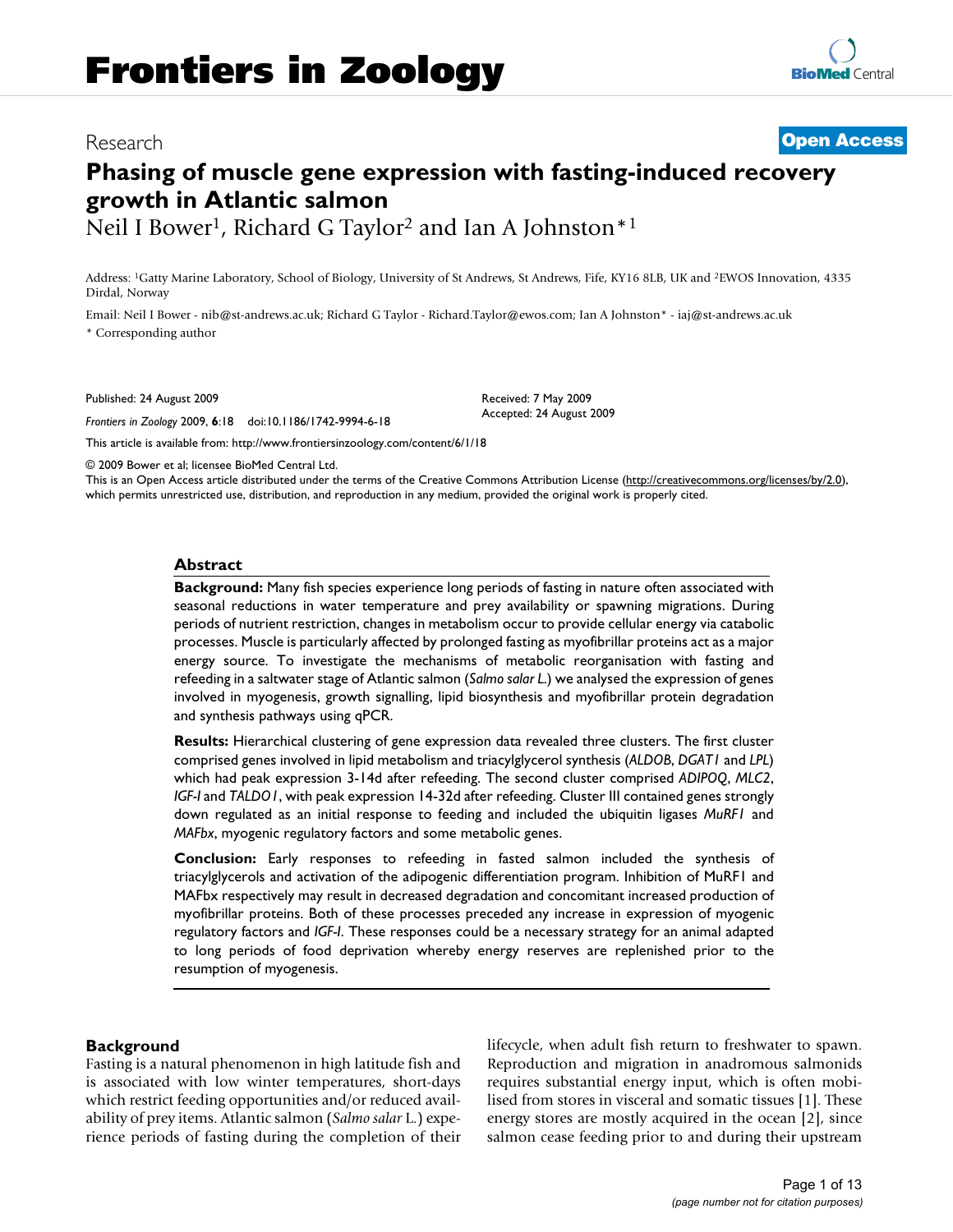migration to spawning grounds in freshwater [[3](#page-10-2),[4](#page-10-3)]. Considerable energy is also used for gonadal development, nest construction, courtship and intrasexual competition [[1](#page-10-0)[,5-](#page-10-4)[8](#page-10-5)]. Kelts (previously spawned adult salmon), which overwinter in fresh water pools and descend in spring [[9](#page-10-6)], rely entirely on stored energy reserves to survive and are often in an emaciated condition [\[10](#page-10-7)]. Juvenile salmon may also experience fasting, as juveniles which show delayed levels of activity, delay their migration to the sea and overwinter in freshwater [\[11](#page-10-8)]. To survive the winter months, these fish rely heavily on lipid reserves accumulated during autumn [\[12-](#page-10-9)[14\]](#page-10-10).

Fasting in fish is associated with a reduction in metabolic rate at the whole animal level [\[15](#page-10-11)]. Reductions in protein synthesis with extended fasting are undoubtedly an important component of the observed metabolic depression [[16\]](#page-10-12). Net changes in tissue mass are a function of the balance between protein synthesis and degradation. In rainbow trout liver prolonged starvation resulted in no change in fractional protein synthesis rates, a large decrease in absolute protein synthesis rates and increased protein degradation rates [\[17\]](#page-10-13). The amino acids produced from the net mobilisation of proteins from the myotomal muscles represent a major energy source for other tissues [[18](#page-10-14),[19\]](#page-10-15). Fish myotomes contain slow and fast muscle fibre types primarily used in sustained and burst swimming respectively [\[20](#page-10-16)[,21](#page-10-17)]. Biochemical and ultrastructural studies have shown that slow muscle is relatively spared from the effects of fasting, presumably because it is needed for continuous swimming at all speeds [[22](#page-10-18)[,23](#page-10-19)]. Atrophy in fast muscle follows depletion of glycogen and lipid stores and is associated with a decrease in myofibrillar diameter, and a preferential degradation of peripheral myofilaments [[23\]](#page-10-19). Feeding fish to appetite following fasting or a period of growth restriction results in faster growth relative to continuously fed control groups, a phenomenon referred to as compensatory or catch-up growth [[24](#page-10-20),[25\]](#page-10-21). The primary mechanism underlying compensatory growth with food restriction in Atlantic salmon is an increase in feeding intensity [\[25](#page-10-21)].

Fasting-refeeding protocols have become one of the main manipulative tools used to investigate the molecular and genetic mechanisms regulating growth [\[26](#page-10-22)[-29](#page-11-0)]. As in mammals, Insulin-like growth factor-I (IGF-I) and IGF-II are the key hormones which stimulate protein synthesis in fish muscle [\[26](#page-10-22),[29](#page-11-0)[,30\]](#page-11-1). IGF-I from the liver is delivered to the muscle by the circulation and in addition both IGF-I and IGF-II are locally synthesized in response to environmental and nutritional stimuli [[31\]](#page-11-2). The complete IGFsystem in fish comprises 4 splice variants, several membrane receptors and six IGF-binding proteins which act on the PI3K/AKT/mTOR pathway [[31](#page-11-2),[29\]](#page-11-0). Rescan et al., [[28\]](#page-10-23) used a cDNA microarray containing 9023 rainbow trout

(*Oncorhynchus mykiss*) sequences to provide a general description of some of the changes in muscle gene expression that accompanied recovery growth following fasting. Fasting was associated with an upregulation of cysteine protease cathepsins and components of the ubiquitinproteosome involved in protein degradation as well as tuberous sclerosis component 2 (TSC2) an inhibitor of mTOR function and the translational repressor 4E-BP1 [[28](#page-10-23),[32\]](#page-11-3). 4 to 11 days after refeeding there was a downregulation of genes involved in protein catabolism and an upregulation of genes involved in translation, protein folding and maturation and ribosome formation [\[28](#page-10-23)].

In mammals, the signals that regulate muscle atrophy and hypertrophy are linked through the PI3K/AKT/mTOR pathway [\[33\]](#page-11-4). Activation of the PI3K/AKT/mTOR pathway by IGF-I causes a phosphorylation cascade that leads to an increase in translation and therefore protein synthesis, resulting in skeletal muscle hypertrophy [\[34\]](#page-11-5). Phosphorylation of AKT also results in inhibition of key regulators of skeletal muscle atrophy, the muscle specific ubiquitin ligases MAFbx and MuRF1, through phosphorylation of the FOXO transcription factors [[35\]](#page-11-6). Conversely, dephosphorylation of FOXO transcription factors, for example during nutrient restriction, results in increased expression of MuRF1 and MAFbx. MAFbx and MuRF1 are E3 ubiquitin ligases involved in the targeting of proteins, such as myosin light chain 2, for degradation via the ubiquitin pathway [[35,](#page-11-6)[36\]](#page-11-7). MAFbx targets elongation initiation factor 3-f (eif3-f) for degradation, a key regulator of mTOR mediated translation of muscle structural proteins including myosin heavy chain and desmin [\[37](#page-11-8),[38\]](#page-11-9). MuRF1 has also recently been shown to depress energy metabolism in mammalian muscle via effects on pyruvate dehydrogenase and creatine kinase [[39](#page-11-10)]. Furthermore, MyoD, a master transcriptional factor for myogenesis is a target of MAFbx [[40\]](#page-11-11), indicating a widespread role of ubiquitin ligases in regulating muscle growth in mammals.

Quantitative PCR (qPCR), if performed with appropriate normalisation, statistical analysis and under standardised operating procedures such as those described in the Minimum Information for publication of Quantitative realtime Experiments guidelines (MIQE), is the method of choice for reliably quantifying changes in gene expression [[41](#page-11-12)]. In the present study, qPCR was used to investigate the phasing of gene expression in the fast muscle of Atlantic salmon during fasting-induced recovery growth. Since the response of both *MuRF1* and *MAFbx* expression to fasting-refeeding has not been investigated in Atlantic salmon we particularly wanted to determine the expression of *MuRF1* and *MAFbx* in relation to *IGF-I* and marker genes for myogenesis, glucose homeostasis and lipid metabolism.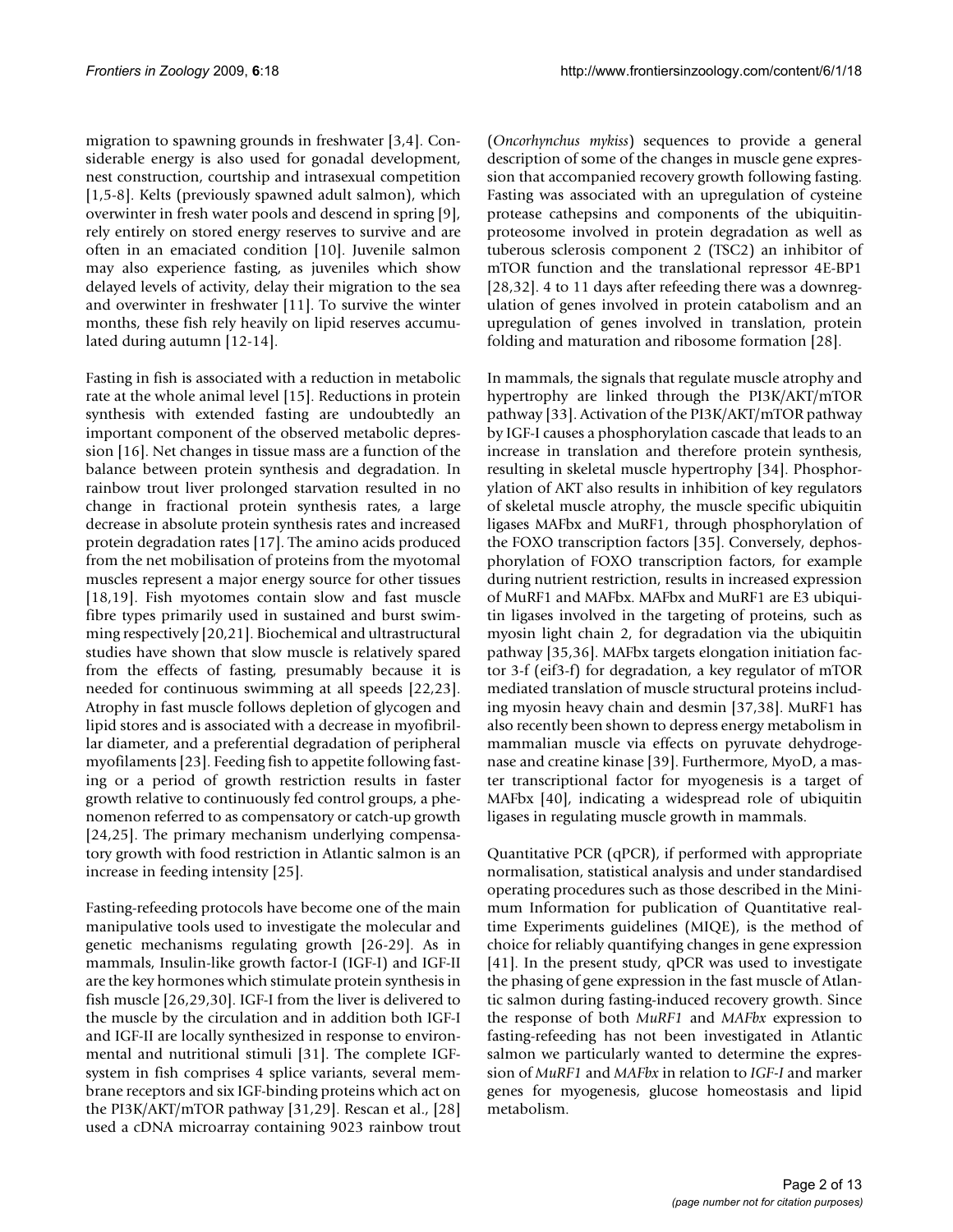# **Methods**

The methods described in this paper for qPCR analysis of gene expression are compatible with the MIQE guidelines [[41](#page-11-12)].

# *Fish and experimental design*

All experiments were conducted at EWOS Innovation, Dirdal, Norway and were approved by the local animal welfare committee. Atlantic salmon (*Salmo salar. L* 1327 g  $\pm$  336.1 g, Mean  $\pm$  SD, n = 55) were individually passive induced transponder (PIT) tagged (Fish Eagle, Lechlade, Gloucestershire England) so that growth rate could be calculated. Fish were fasted for 32 days then fed to satiation with a commercial feed (EWOS Innovation, 52% fish meal, 13% rape seed oil, 12% wheat protein, 10% fish oil, 5% pea protein, 5% soy protein, 3% krill meal, vitamin C-35 0.29%, vitamin mix 0.15%, vitamin E-50 0.03%, methionine 0.02%) for 32 days. The average daily temperature was  $7.8\degree$ C, oxygen was 13.96 mg L<sup>-1</sup>, and average daily salinity was 28.9 ppm. Samples were taken at 0 d, 3 d, 7 d, 14 d and 32 d following refeeding with 8 fish sampled at each time point. Fish were humanely killed by Schedule 1 of the Animals (Scientific Procedures) Act 1986 (Home Office Code of Practice. HMSO: London Jan. 1997) and individual mass and fork lengths measured. Fast muscle was dissected from the dorsal myotome between 0.6 and 0.7 standard length (tip of snout to last vertebrae). Tissues were snap frozen in liquid nitrogen and stored at -80°C until analysed. Growth was measured as the Thermal Growth Co-efficient (TGC =  $[(M_2^{0.333}]$  $M^{0.333}$ )(degree days)<sup>-1</sup> \* 1000] where M<sub>1</sub> and M<sub>2</sub> were start and final body weights respectively. Degree days values are the sum of the °C values for each day of the experiment.

# *RNA extraction and cDNA synthesis*

Total RNA was extracted by addition of 100 mg of muscle to Lysing matrix D (Qbiogene, Irvine, California) with 1 ml Tri Reagent (Sigma, Gillingham, Dorset, UK) and homogenised using a Fast Prep instrument (Qbiogene, Irvine, California). Total RNA was quantified based on absorbance at 260 nm. Only samples with a A260/280 ratio between 1.8 and 2.1, and a an A260/230 ratio above 1.8 were used for reverse transcription. Genomic DNA contamination was removed by treatment with Turbo DNA-free (Ambion, Austin, Texas, USA), and the integrity of purified RNA confirmed by agarose gel electrophoresis. First strand cDNA was synthesised from 1 ug total RNA using Superscript III (Invitrogen, Carlsbad, CA, USA) as per manufacturer's guidelines

# *Primer design*

Previously published primers were used for LPL [\[42](#page-11-13)]. Primers were designed using Net primer (Premier BioSoft) to have Tm of 60°C, and where possible, were designed to cross an exon-exon junction to avoid amplification of contaminating genomic DNA. The primers, amplicon size, amplicon melting temperature and accession numbers of genes used for qPCR are listed in table [1.](#page-3-0) The following genes were studied: *Insulin-like growth factor I* (*IGF-I*), *myogenin* (*MYOG*), *myoblast determination factor 1* (*myoD1a*), *myocyte enhancer factor 2A* (*MEF2A*), *muscle ring finger protein 1* (*MuRF1*), *muscle-specific X box protein* (*MAFbx*), *myosin heavy chain* (*MHC*), *myosin light chain 2* (*MLC2*), *pyruvate kinase* (*PKM*), *phosphoglycerate kinase* (*PGK*), *transaldolase* (*TALDO1*), fructose *1,6 bisphosphatase* (*FBP1*), *Aldolase B* (*ALDOB*), *cyclic AMP response element binding protein* (*CrebA*), *lipoprotein lipase* (*LPL*), *diacylglycerol O-acyltransferase homolog 1* (*DGAT1*), and *adiponectin* (*ADIPOQ*).

# *Quantitative PCR*

qPCR was performed using a Stratagene MX3005P QPCR system (Stratagene, La Jolla, CA, USA) with SYBR green chemistry (Power SYBR, Applied Biosystems, Foster City, CA, USA). cDNA used in qPCR assays was first diluted 80 fold with nuclease free water. Each qPCR reaction mixture contained 7.5 μl 1 × Power SYBR green master mix, 6 μl cDNA (80-fold dilution), 500 nM each primer and RNase free water to a final volume of 15 μl. Amplification was performed duplicate in 96 well plates (Stratagene, La Jolla, CA, USA) with the following thermal cycling conditions: initial activation 95°C 10 minutes, followed by 40 cycles of 15 s at 95°C, 30 s at 60°C, and 30 s at 72°C. Dissociation analysis of the PCR products was performed by running a gradient from 60 to 95°C to confirm the presence of a single PCR product. Products were also sequenced to confirm identity. A dilution series made from known concentrations of plasmid containing the PCR inserts was used to calculate absolute copy numbers for each of the genes examined.

Standards for calculating absolute copy number for each gene were prepared by cloning the PCR product from each primer pair into a T/A pCR4-TOPO vector (Invitrogen, Carlsbad, CA, USA) and transformation of chemically competent TOP10 *Escherichia coli* cells (Invitrogen,. Carlsbad, CA, USA). Individual colonies were grown and plasmids purified using Fastprep plasmid purification method (Eppendorf, Hamburg, Germany). The concentration of each plasmid was calculated based on absorbance at 260 nm, and a four fold dilution series produced for calculation of copy number via qPCR. The  $r^2$  values and qPCR efficiencies based on the plasmid standards dilution series are given in table [1](#page-3-0).

# *Data analysis*

Genorm [[43\]](#page-11-14) was used to analyse the stability of several reference genes including *18S Ribosomal RNA*, *hypoxanthine phosphoribosyltransferase 1* (*HPRT1*), *-actin*, *RNA polymerase II* and *Elongation factor 1-* (*EF1-* ). Analysis revealed *HPRT1*, *RNA polymerase II* and *-actin* to be the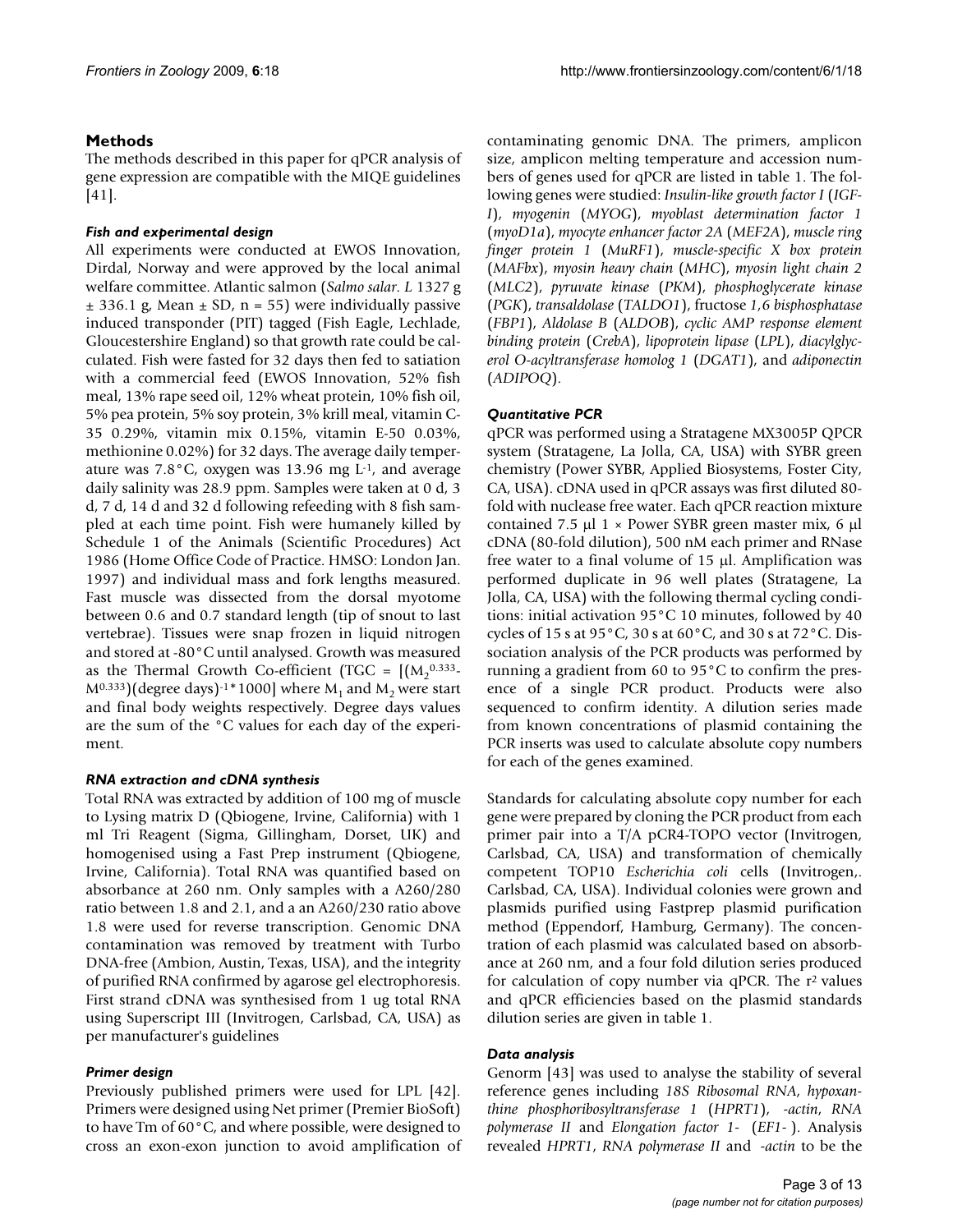| Gene               | Primer 5'-3'                                        | Prod. size (bp) | Tm $(^{\circ}C)$ | E(%)  | R <sup>2</sup> | Accession number |
|--------------------|-----------------------------------------------------|-----------------|------------------|-------|----------------|------------------|
| IGF-I              | f:CCTGTTCGCTAAATCTCACTTC<br>r:TACAGCACATCGCACTCTTGA | 226             | 80.3             | 100.3 | 0.998          | EF432852         |
| Myogenin           | f:GTGGAGATCCTGAGGAGTGC                              | 146             | 84.5             | 95    | 0.993          | DO294029         |
|                    | r:CTCACTCGACGACGAGACC                               |                 |                  |       |                |                  |
| MyoDla             | f;CCAAATAGTTCCAGACGCAAG                             | 104             | 79.8             | 102.1 | 0.999          | AJ557148         |
|                    | r:ACAGCGGGACAGGCAGAGG                               |                 |                  |       |                |                  |
| MEF <sub>2</sub> A | f:ACCGGCTACAACACCGAGTA                              | 2               | 84.I             | 92.5  | 0.994          | DY713536         |
|                    | r:CCTGGCCCAGTTGATGTT                                |                 |                  |       |                |                  |
| MuRFI              | f:AGGCGGGATCAGAGCTAAC                               | 229             | 87.2             | 103.7 | 0.998          | DN165465         |
|                    | r:CGACCATTCCAAAGTCCATC                              |                 |                  |       |                |                  |
| <b>MAFbx</b>       | f:AAAGGAAGCACTAAAGAGCGTC                            | 137             | 83.6             | 97.2  | 0.996          | DN165813         |
|                    | r:CTGGGACTTGGCAATGAGC                               |                 |                  |       |                |                  |
| Pkm                | f:GTGACCATGATGCACTCGATC                             | 225             | 84.6             | 100.3 | 0.992          | CK888371         |
|                    | r:GGACAGCGTGGGCGATAC                                |                 |                  |       |                |                  |
| Pgk                | f:CTCGGTGATGGGGCTTAGG                               | 160             | 82.6             | 92.1  | 0.996          | DN166327         |
|                    | r:TCATTGGTGGAGGCGACA                                |                 |                  |       |                |                  |
| <b>TALDOI</b>      | f:AGGTAGACGCCAGGCTTTC                               | 125             | 82.4             | 99    | 0.994          | EG912503         |
|                    | r:CCATGTTGAGGAGAGCTTGA                              |                 |                  |       |                |                  |
| <b>FBPI</b>        | f:TGGGATTGCCAACCTCTATG                              | 153             | 81.3             | 96.9  | 0.996          | EG896159         |
|                    | r:GCCCTCTCGTTCTCCTCTG                               |                 |                  |       |                |                  |
| <b>ALDOB</b>       | f:TCCGTGACCTCCTGTTCTCT                              | 159             | 83.5             | 102.1 | 0.998          | AF067796         |
|                    | r:CTGTGCCTTTGTCCACCTTA                              |                 |                  |       |                |                  |
| CrebA              | f:GGAGTCTGTTTCGCTAAGTCG                             | 168             | 84.I             | 100.1 | 0.998          | CU073780         |
|                    | r:CGTAGGACCGCTGGATGT                                |                 |                  |       |                |                  |
| <b>LPL</b>         | f:TGCTGGTAGCGGAGAAAGACAT                            | 114             | 80.8             | 95.9  | 0.998          | BI468076         |
|                    | r:CTGACCACCAGGAAGACACCAT                            |                 |                  |       |                |                  |
| <b>ADIPOQ</b>      | f:CCAGCCAGAAGGCAATGTAT                              | 192             | 81.2             | 98.6  | 0.996          | EG776984         |
|                    | r:CACCAACGACTCCACCTTC                               | 209             | 84.I             |       | 0.996          |                  |
| MHC                | f:GCACGCCACTGAAAAC<br>r:CCTCAAGGTCGTCCACT           |                 |                  | 94.2  |                | DN164736         |
| <b>DGATI</b>       | f:CATGCTGGAGGTGATG                                  | 222             | 80.1             | 96.5  | 0.998          | DW564359         |
|                    | r:GGAAGCACAGTGTGACTGA                               |                 |                  |       |                |                  |
| MLC <sub>2</sub>   | f:TCAACTTCACCGTCTTCCTCAC                            | 194             | 82.6             | 98.5  | 0.994          | NM_001123716     |
|                    | r:GCCCACAGGTTCTTCATCTCC                             |                 |                  |       |                |                  |
| EFI- $\alpha$      | fATCGGCTATGCCTGGTGAC                                | 4               | 85               | 96.3  | 0.999          | BG933853         |
|                    | r:ATGATGACCTGAGCGGTG                                |                 |                  |       |                |                  |
| <b>B-actin</b>     | fACCCAGATCATGTTTGAGACC                              | 146             | 82.9             | 92.7  | 0.997          | G933897          |
|                    | r:TCGTAGATGGGTACTGTGTGGG                            |                 |                  |       |                |                  |
| RNA pol II         | f:TACATGACCAAATATGAAAGG                             | 157             | 84.5             | 94.6  | 0.998          | BG936649         |
|                    | r:GATGATGGGGATCTTCCTGC                              |                 |                  |       |                |                  |
| <b>HPRT1</b>       | f:CCTCAAGAGCTACTGTAAT                               | 255             | 80.8             | 93.6  | 0.997          | EG866745         |
|                    | r:TCTGGAACCTCAAACCCTATG                             |                 |                  |       |                |                  |
| 18S                | f:GCGTCCAACTTCTTA                                   | 189             | 85.7             | 95.3  | 0.998          | AJ427629         |
|                    | r:CAATCCCCAATCCCTATC                                |                 |                  |       |                |                  |
|                    |                                                     |                 |                  |       |                |                  |

#### <span id="page-3-0"></span>**Table 1: Summary of parameters for qPCR genes studied.**

Forward and reverse primer sequences (5'-3'), amplicon product size in base pairs (bp), melting temperature of amplicon (Tm), PCR efficiency (E), regression analysis of plasmid dilution series (R2) and accession numbers for genes used in qPCR.

most stable genes in this experimental system  $(M = 0.41)$ , thus the geometric average of these genes was used for normalisation of qPCR data. Statistical analysis was performed using minitab (Minitab Inc). Significant differences in expression between time points were calculated by ANOVA using Fisher's individual error rate post hoc tests. Correlations in gene expression were calculated using linear regression and Pearson's correlation. Hierarchical clustering was performed using Cluster3 software [[44](#page-11-15)].

#### **Results**

#### *Fish Growth characteristics*

Prior to fasting, fish had an average mass of 1327 g  $\pm$ 336.1 g (Mean  $\pm$  SD, n = 55), which after fasting for 32 days, had reduced by an average of  $91.2 \pm 23.1$  g (Fig. [1\)](#page-4-0), with an average TGC of  $-1.0 \pm 0.14$ . After feeding, weight gains were 58.4 ± 18.3 g, 100.6 ± 38.7 g, 125.4 ± 66.6 g and 387.6 ± 114.3 g for days 3, 7, 14 and 32 respectively (n = 10). Early TGC calculations are unreliable as the food present in the gut gives a false indication of growth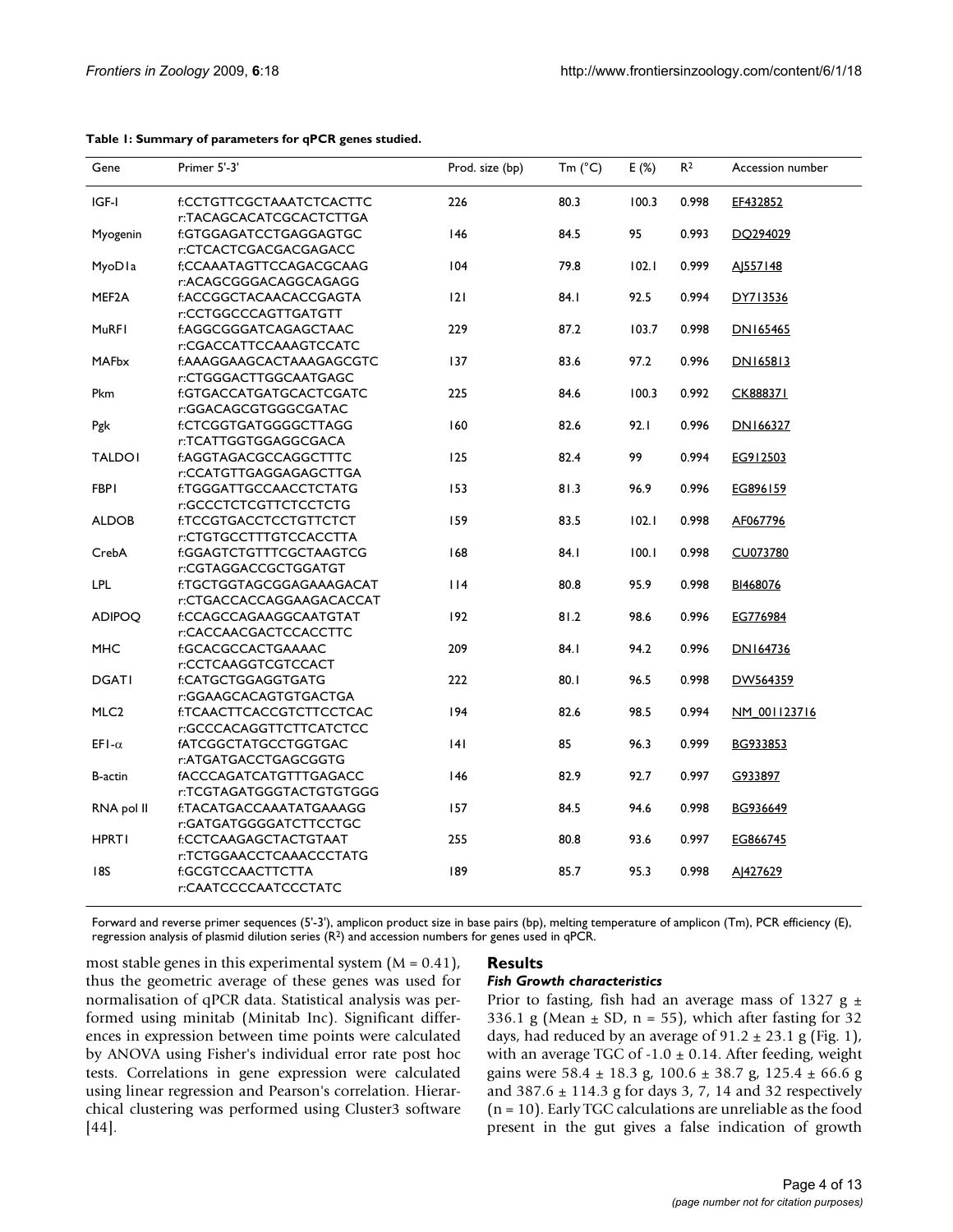<span id="page-4-0"></span>

## Figure 1

**Change in body mass over the time course of the experiment**. Fish were fasted for 32 days, and then fed to satiation with a commercial fish feed (EWOS Innovation). Values represent mean  $\pm$  S.D., n = 8 per sample point. The mass of fish at day 0 was 1327 g  $\pm$  336.1 g, (Mean  $\pm$  SD, n = 55)

whereas the later time points provide a more reliable estimate. The TGC for fish (when calculated from weight at the start of feeding, day 0) was mean  $3.1 \pm 1.1$ , n = 8 at 14 d and mean  $3.7 \pm 0.8$ , n = 8 at 32 d. At day 3, there was an initial increase in weight of  $58.4 \pm 18.3$  g, contributed by the presence of food in the gut. If this value is subtracted from the later time points, then actual weight gain for days 7, 14 and 32 are  $42.2 \pm 24.9$  g,  $67.0 \pm 48.1$  g and  $329.2 \pm 114.2$  g.

#### *Gene expression*

#### *Overview*

A summary heat map and hierarchical clustering of gene expression patterns during fasting-induced recovery growth is shown in Fig. [2.](#page-4-1) Three main clusters of gene expression were identified. Cluster I comprised *ALDOB*, *DGAT1* and *LPL* which had peak expression at 3-14d after refeeding (Fig. [2\)](#page-4-1). Cluster II comprised *ADIPOQ*, *MLC2*, *IGF-I* and *TALDO1* which were later responding showing peak expression 14-32d after refeeding (Fig. [2\)](#page-4-1). In this cluster MLC2 also showed high transcript levels in fasted fish (Fig. [2\)](#page-4-1). Cluster III contained the largest number of genes (*MuRF1, MAFbx, CrebA, MYOG, MEF2A*, *FBP1*, *PGK*, *PKM*, *MHC* and *MyoD1a*) which were mostly up-regulated in fasted fish and generally down regulated with refeeding (Fig. [2](#page-4-1)).

#### *Muscle-specific ubiquitin ligases*

Both the muscle specific E3 ubiquitin ligases, *MuRF1* and *MAFbx* were significantly down regulated at all time points in fed relative to the fasted fish (P < 0.01, Fig. [3](#page-5-0)A,

<span id="page-4-1"></span>

# Heat Figure 2

**Heat map summary and hierarchical clustering of gene expression patterns during refeeding of fasted (day 0) Atlantic salmon from 3 to 32 days**. Spearman rank correlation method using the Cluster3 program was used for hierarchical clustering. Rows are standardised to have a mean of 0 and s.d of 1, so that red indicates high, green low and black values equal to zero. Based on expression patterns, 4 gene clusters were identified. Cluster I comprised genes which had peak expression at 3-14d after refeeding. Cluster II comprised genes showing peak expression 14-32d after refeeding. Cluster III contained genes which had high expression in fasted fish and mostly down regulation throughout refeeding.

B). *MAFbx* transcript levels were down regulated up to 98% (Fig. [3B](#page-5-0))

#### *IGF-I*

Transcripts of *IGF-I* in fast muscle were similar in fasted fish and 3 d, 7 d and 32 d after feeding, but were significantly upregulated by 142% at 14 d ( $P < 0.05$ ) compared to the 0 d sample (Fig. [3C](#page-5-0))

#### *Myogenic regulatory factors*

The myoD family of transcription factors regulate the commitment of myoblasts to the myogenic lineage (myoD) and muscle differentiation (MYOG) [\[45](#page-11-16)]. *MYOG* expression decreased significantly between the 0 and 7d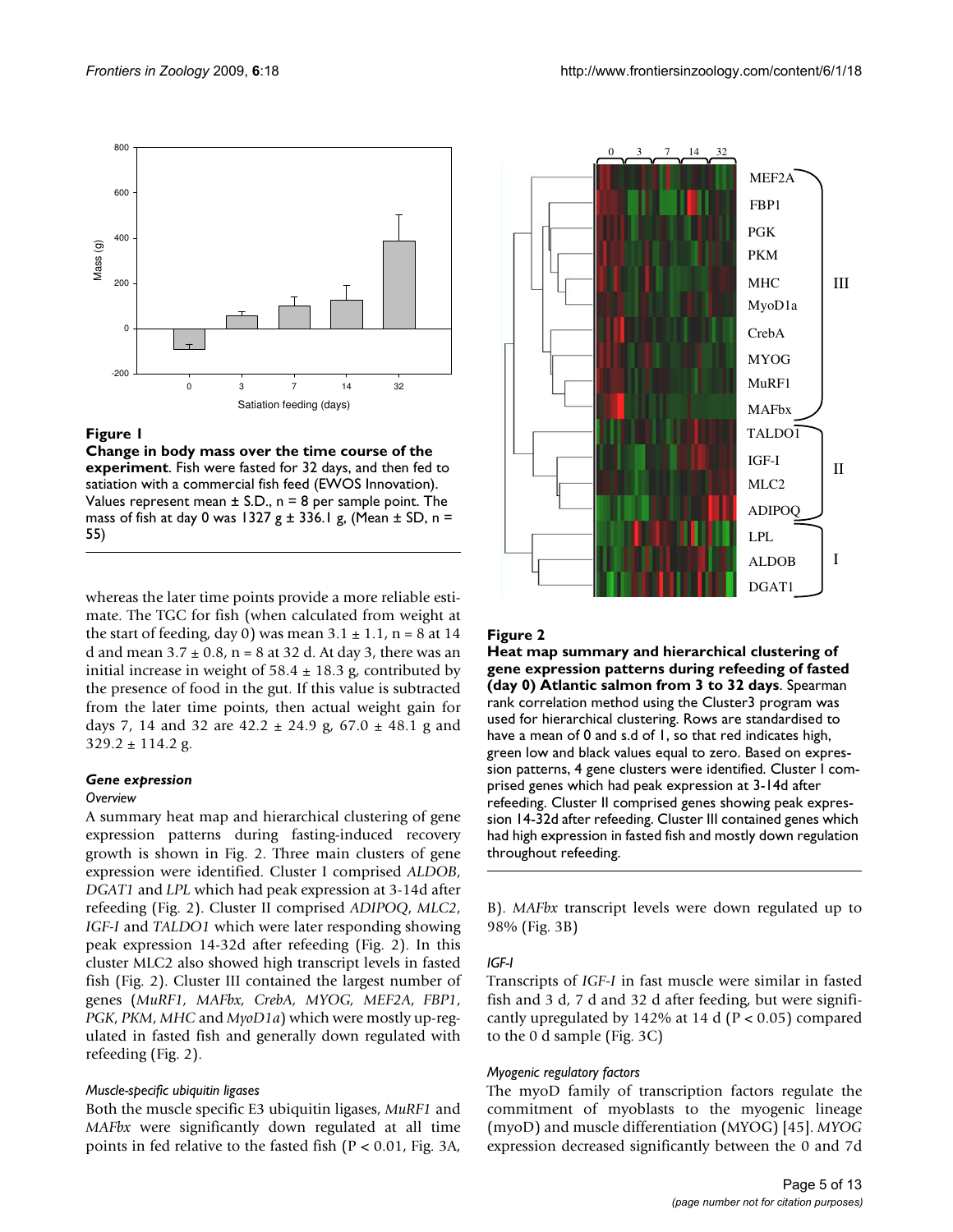<span id="page-5-0"></span>

**Expression profiles for** *MuRF1***(A),** *MAFbx* **(B),** *IGF-I* **(C),** *MYOG* **(D),***myoD1a* **(E),** *MEF2A* **(F),** *MHC* **(G) and**  *MLC2* **(H) in fast muscle of Atlantic salmon from fasted fish (0 d), fed to satiation at 3 d, 7 d, 14 d, 32 d**. Gene expression was normalised to the geometric average of three reference genes (Genorm analysis), see text for details. Values represent mean ± S.E., 8 fish per sample point. Significant differences between means are indicated by different letters.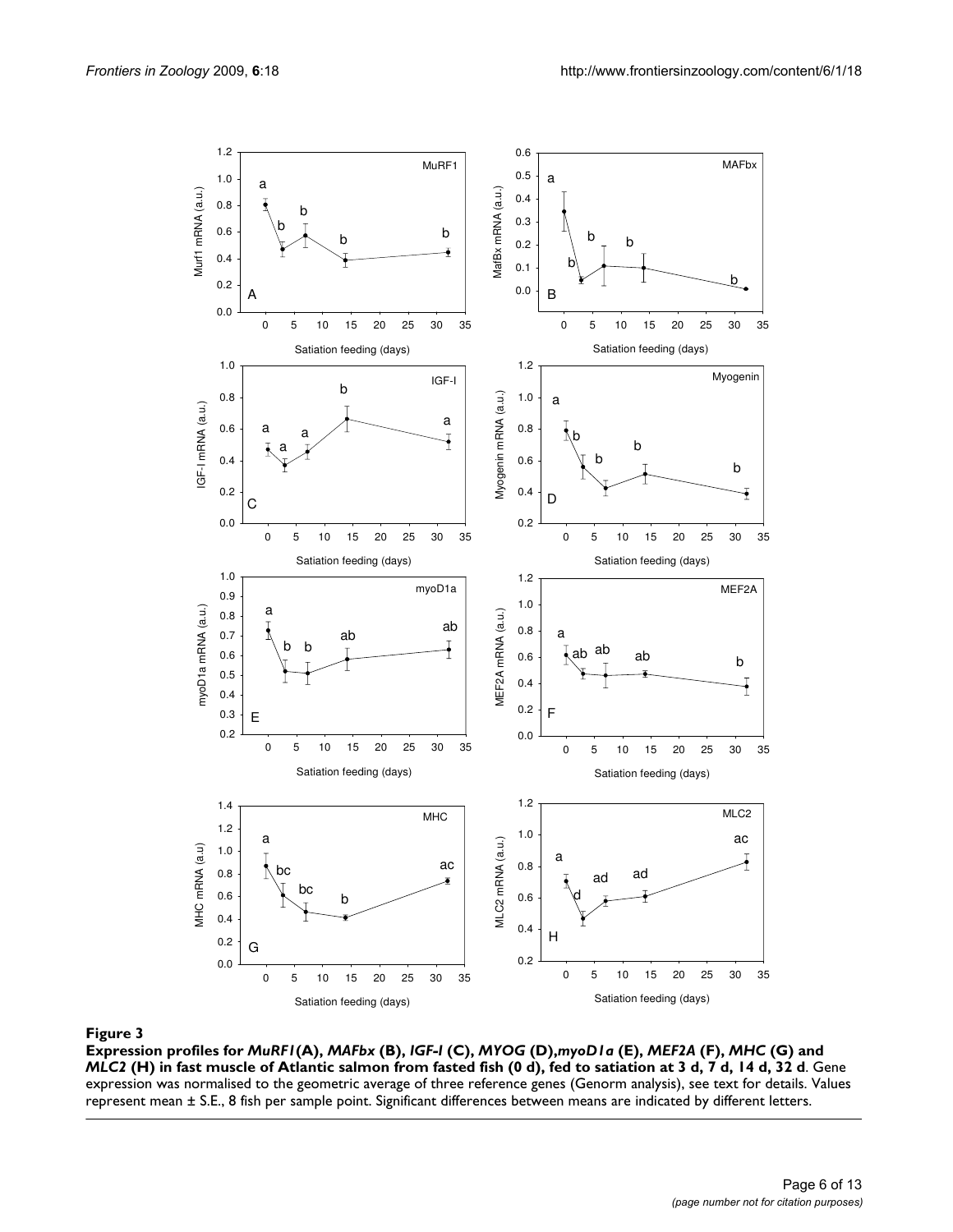samples ( $P < 0.01$ ) and then remained relatively constant with refeeding (Fig. [3](#page-5-0)D). There are three retained paralogues of myoD1 in Atlantic salmon each with distinct expression patterns during development and in different fibre types [\[46](#page-11-17)]. *MyoD1a* is the paralogue predominantly expressed in fast skeletal muscle [\[47\]](#page-11-18). *MyoD1a* was upregulated with fasting and showed only minor differences between the fed samples (Fig. [3E](#page-5-0)). The myocyte-enhancer 2 gene family (MEF2) proteins act co-operatively with myoD proteins to regulate myogenesis [\[48](#page-11-19)]. *MEF2A* transcripts were upregulated in starved individuals and tended to decrease with feeding, producing a statistically significant difference after 32 d ( $p < 0.05$ , Fig. [3F](#page-5-0)).

## *Myofibrillar proteins*

The primers to myosin heavy chain were designed to conserved regions of the protein and could potentially amplify multiple isoforms of the *MHC* transcripts in fast muscle. Expression of this gene(s) was relatively high in fasted fish and significantly decreased  $0-14d$  (P < 0.05) after feeding before increasing to 84% of fasted levels after 32 d (Fig [3](#page-5-0)G). Myosin light chain 2 significantly decreased (P < 0.01) an average 66% between fasted fish and the 3 d feeding sample before increasing to reach 117% of day 0 levels in the 32 d sample (Fig. [3H](#page-5-0)), although this increase was not statistically significant.

# *Metabolic genes*

Transcripts for *PKM* (Fig. [4](#page-7-0)A) and *PGK* (Fig. [4](#page-7-0)B) decreased by 50% between the fasted and 3 d sample ( $p < 0.05$ ) and showed no further change with feeding. In contrast, levels of *TALDO1* transcripts were similar in the fasted, 3 d and 7 d samples before increasing 141% at 14 d and 32 d (p < 0.05) (Fig. [4C](#page-7-0)). *FBP1* mRNA was down regulated 69% at 3 d and 78% at 7 d (p < 0.05) relative to the fasted sample before partially recovering 14d and 32 d after refeeding (Fig. [4D](#page-7-0)). *ALDOB* transcripts increased with feeding reaching a peak at 14d which was significantly higher than in fasted fish (P = 0.05) (Fig. [4E](#page-7-0)). *CrebA* was down regulated 38% between the fasted and 3 d fed sample ( $p <$ 0.05) and showed a further 69% decline by the 32d sample (Fig. [4F](#page-7-0)). PKM expression was positively correlated with expression of MuRF1 ( $r^2$  = 0.69, P < 0.0001, r = 0.71; Figure [5](#page-8-0)).

#### *Genes involved in lipid metabolism and adipocyte differentiation*

Expression of *DGAT1* showed a small increase over fasting levels after 3 d of feeding and remained at this level throughout the experiment, although this increase was not statistically significant (Fig. [6](#page-8-1)A). Expression of *LPL* was significantly upregulated at 3 d, expression then decreased at 7 d and 14 d and returned to near day 0 values at 32 d (Fig. [6](#page-8-1)B). *ADIPOQ* transcript levels were significantly increased at 7 d, 14 d and 32 d compared to fasted fish (Fig. [6](#page-8-1)C). *ADIPOQ* was positively correlated with

expression of MLC2 at all time points  $(r^2 = 0.35 p = 0.003$ ,  $r = 0.60$ , Fig. [7](#page-9-0)A) and even higher correlation at fed time points (3 d, 7 d, 14 d, 32 d) ( $r^2$  = 0.48 p < 0.0001, r = 0.69, Fig. [7](#page-9-0)B)

# **Discussion**

Atlantic salmon continue to grow throughout their life cycle. It is known that muscle fibres are continuously produced until  $\sim$ 2 kg body mass, after which growth only involves fibre hypertrophy and associated nuclear accretion [[49\]](#page-11-20). Thus salmon of the size studied show active myogenesis. A 32d fast at 8°C, resulted in negative growth (TGC = -1.0) corresponding to a 6.9% decrease in body mass (Fig. [1\)](#page-4-0). Following satiation refeeding, there was an average weight gain of 5.4% and 26.7% after 14d and 32d respectively. The myofibrillar proteins, principally actin and myosin, are a major source of the amino acids mobilised during fasting and migration in salmonids and comprise two thirds of the total protein content of fast muscle [[50](#page-11-21)]. In the present study, mRNA transcripts for *MHC* and *MLC2* decreased as an early response to feeding as reported earlier for Atlantic salmon undergoing a transition from zero to fast growth [[29\]](#page-11-0). Expression of both these genes increased markedly by 32 d refeeding, with *MLC2* expression exceeding that at 0 d (Fig. [3](#page-5-0)H).

Mammals respond to muscle wasting conditions, such as starvation, with the transcriptional upregulation of the ubiquitin ligases MuRF1 and MAFbx [\[51](#page-11-22)]. These proteins function in the ubiquitinisation of contractile proteins including troponin I [\[52](#page-11-23)] and myosin [\[53](#page-11-24),[54](#page-11-25)]. Furthermore, decreased MAFbx leads to an increase in the translation regulator eif3-f [\[38\]](#page-11-9). In the present study, we found that expression of the E3 ubiquitin ligases *MAFbx* and *MuRF1* were also elevated in fasted Atlantic salmon and that both were significantly and strongly down regulated in response to feeding (Fig. [3A](#page-5-0), B). *MAFbx* formed a cluster with *MuRF1*, *MYOG* and *CrebA*, which had strong down regulation at all time points following refeeding and with *myod1a*, *MHC*, *PKM, PGK, FBP1 and MEF2A*, which were also down regulated but not as strongly, following refeeding (Fig. [2\)](#page-4-1). A reduction in protein degradation through down regulation of *MuRF1*, together with a concomitant increase in translational efficiency mediated by *MAFbx* may well allow the replacement of myosin mobilised during fasting much earlier than indicated by changes in transcript levels.

During fasting in mammals, glucagon release causes an increase in cAMP levels, activating the transcription factor CrebA [\[55](#page-11-26)], which induces the expression of genes involved in gluconeogenesis [[56\]](#page-11-27). Due to the presence of cyclic AMP response elements in the promoter of CrebA, expression of CrebA is induced in a positive feedback mechanism [\[57](#page-11-28)]. In the present study, expression of *CrebA*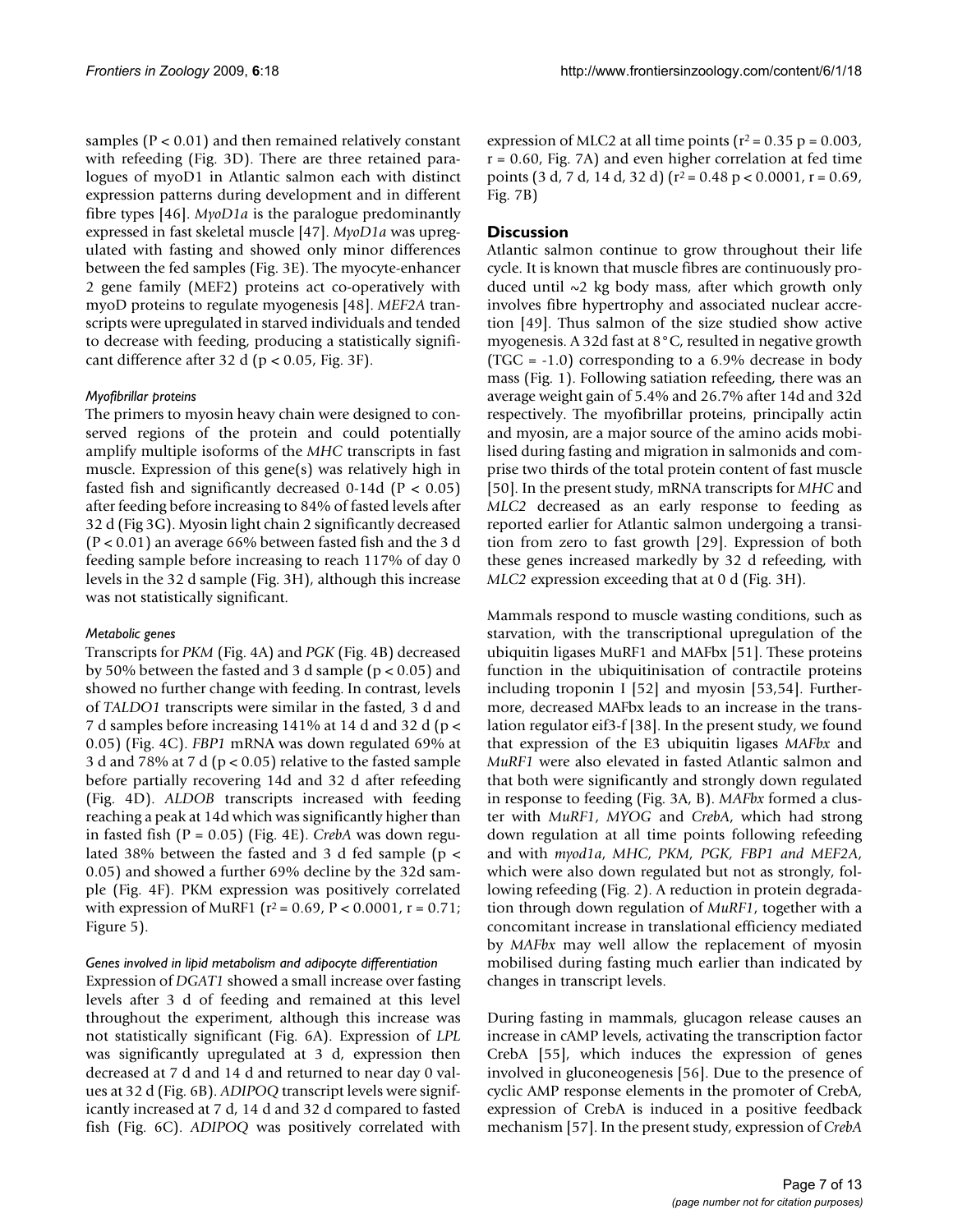<span id="page-7-0"></span>

# **Figure 4** Production of the contract of the contract of the contract of the contract of the contract of the contract of the contract of the contract of the contract of the contract of the contract of the contract of the c

**Expression profiles for** *PKM* **(A),** *PGK* **(B),** *TALDO1* **(C),** *FBP1* **(D),** *ALDOB* **(E) and** *CrebA* **(F) in fast muscle of Atlantic salmon from fasted fish (0 d), fed to satiation at 3 d, 7 d, 14 d, 32 d**. Gene expression was normalised to the geometric average of three reference genes (Genorm analysis), see text for details. Values represent mean ± S.E., 8 fish per sample point. Significant differences between means are indicated by different letters.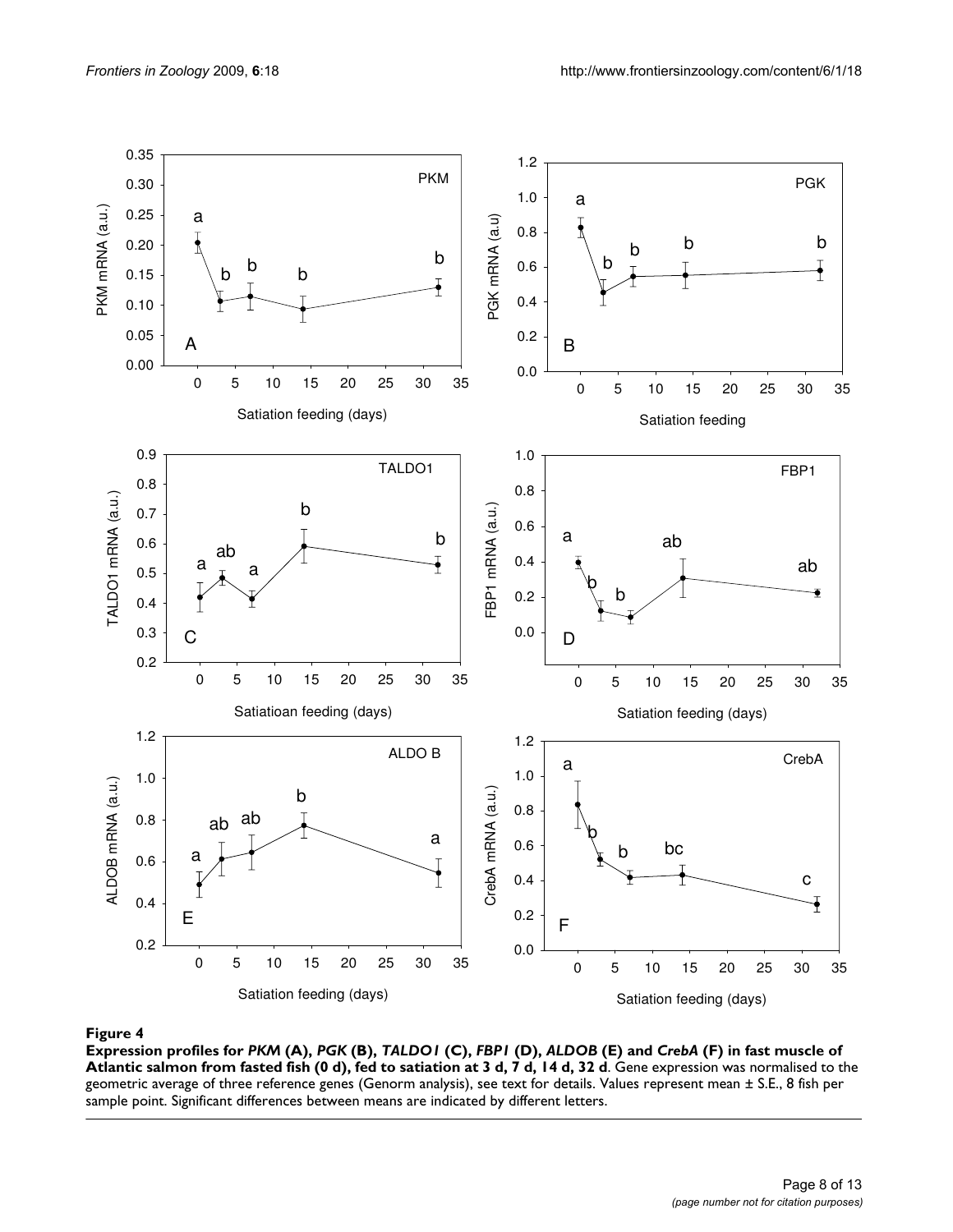<span id="page-8-0"></span>1.2

0.6



**Correlation between** *MuRF1* **and** *PKM* **mRNA (r2 = 0.50, p < 0.0001, n = 32)**.

was significantly down regulated in response to feeding as was *FBP1* consistent with relatively high levels of gluconeogenesis occurring with fasting and a reduction in gluconeogenic activity with feeding.

In mammals, MuRF1 has been shown to decrease the abundance of certain glycolytic enzymes [\[39\]](#page-11-10). Thus in fasted fish elevated levels of MuRF1 might be expected to lead to a reduction in the flux through the glycolytic pathway. However, we found that the mRNAs for *PKM* and *PGK* were highest in fasted fish and decreased with feeding (Fig. [4](#page-7-0)). Interestingly, expression of *PKM* and *MuRF1* were correlated ( $r^2$  = 0.48,  $P < 0.0001$ ,  $r = 0.71$ ; Fig [5](#page-8-0)). It is possible that the elevated levels of *PKM* and *PGK* transcripts in fasted fish represent a response to decreased flux through the glycolytic pathway due to MuRF1 inhibition. Decreased flux through the glycolytic pathway could result in elevated levels of glucose which is a potent stimulator of *PKM* expression [\[58](#page-11-29)]. Johansen and Overturf [[59](#page-11-30)] also found that expression of *PKM* increased during starvation and suggested that this increase was a requirement for the catabolisation of certain amino acids.

An alternative fate for the increased glucose present with feeding is to enter the pentose phosphate pathway [\[60](#page-11-31)]. TALDO1 is a key regulator of the pentose phosphate pathway, responsible for the generation of NADPH required for fatty acid synthesis, and ribose-5-phosphate required for nucleotide and nucleic acid synthesis [[61](#page-11-32)[,62](#page-11-33)]. Increased expression of TALDO1 is indicative of activation of the pentose phosphate pathway. Increased flux through this pathway could provide ribose-5-phosphate required for nucleotide production during the period of rapid growth with the NADPH used for fatty acid synthe-

<span id="page-8-1"></span>

Satiation feeding (days)

#### Eigure 6

**Expression profiles for** *DGAT1* **(A),** *LPL* **(B) and** *ADI-POQ* **(C) in fast muscle of Atlantic salmon from fasted fish (0 d), fed to satiation at 3 d, 7 d, 14 d, 32 d**. Gene expression was normalised to the geometric average of three reference genes (Genorm analysis), see text for details. Values represent mean ± S.E., 8 fish per sample point. Significant differences between means are indicated by different letters.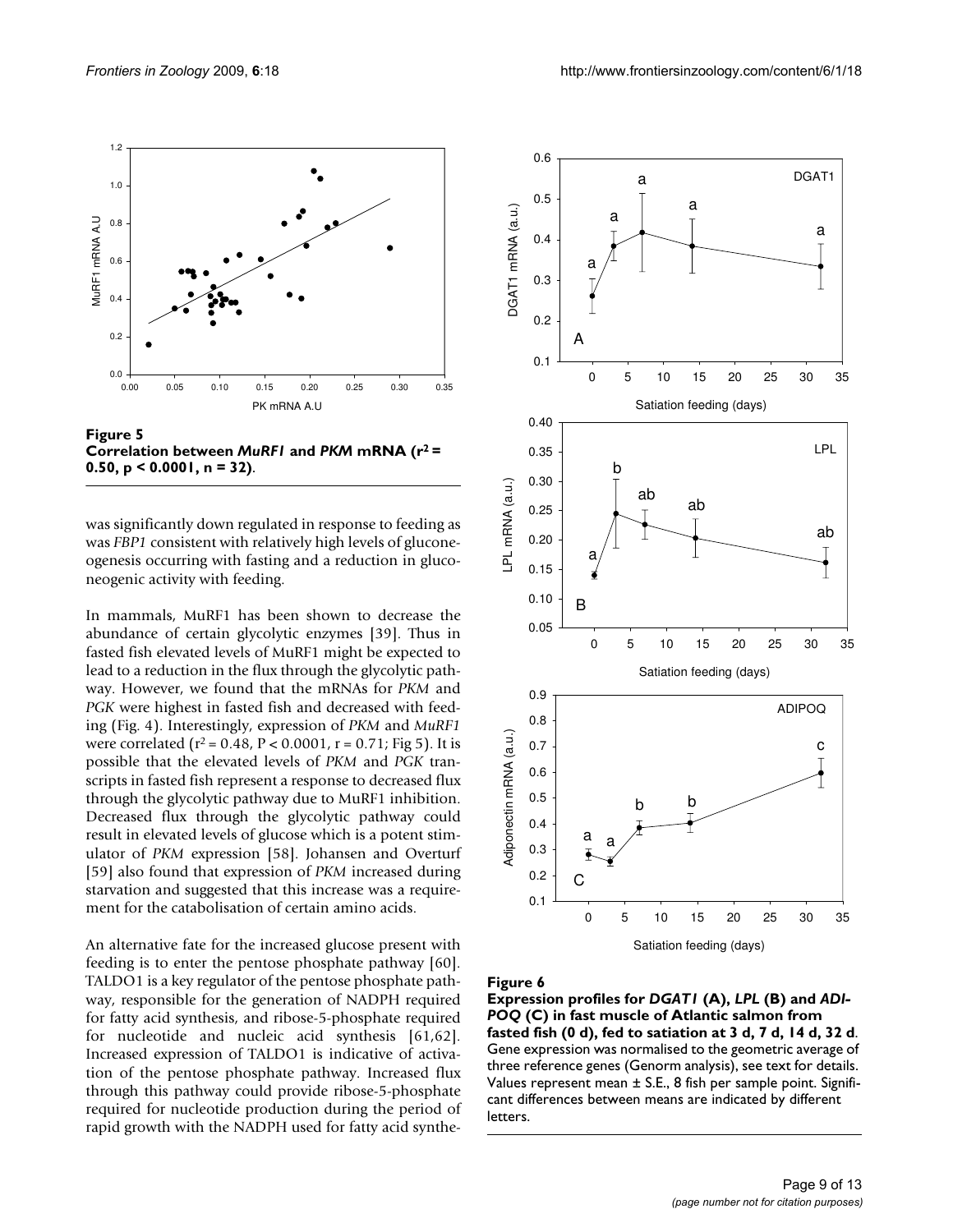sis to replace the fatty acids used during the period of nutrient restriction. Generation of NADPH is also required to maintain glutathione in a reduced state and protect cellular integrity from reactive oxygen species [\[63](#page-11-34)]. The production of reactive oxygen species has been demonstrated to be lower in caloric restricted rats [\[64](#page-11-35)]. Increased expression of transaldolase may be required to protect cells from the elevated production of reactive oxygen species with refeeding.

In salmonids, muscle is a major site for fat storage [\[65\]](#page-11-36). In Atlantic salmon fast muscle, the fat content makes up 9.6% of the wet weight, with triacylglycerols contributing 93.3% of the total lipid content [[66\]](#page-11-37). These reserves are likely to be exhausted during fasting, and must be replenished during periods of feeding. *ALDOB* is involved in the synthesis of triacylglycerols via the phosphatidic acid pathway [\[67](#page-11-38)]. Johanssen and Overturf [[59](#page-11-30)] found that levels of *ALDOB* were 10 times higher during refeeding than in normal feeding, implying that during fasting-induced recovery growth, higher rates of fatty acid deposition are occurring. Also, Witt et al. [\[36](#page-11-7)] identified aldolase as a target for MuRF1, so the elevated levels of MuRF1 could further lead to reduced levels of aldolase in fasted fish.

Analysis of gene expression patterns reveals a cluster of genes (cluster I, Fig. [2](#page-4-1)) corresponding to triacylglycerol synthesis and adipogenic differentiation, which increase prior to any increases in MRFs or IGF-I (Fig. [2\)](#page-4-1). LPL hydrolyses triglycerides, with the free fatty acids produced available as a direct energy source or used for storage in adipocytes [\[68](#page-11-39)]. Together, with the increased aldolase expression, increased LPL expression in the first few days of feeding, suggests TAGs are resynthesised in skeletal muscle to replace those used during the period of nutrient restriction. In Atlantic salmon, high densities of adipocytes are present in the myosepta of white muscle where the majority of lipids are stored as triacylglycerols [[69](#page-11-40)]. We also examined the expression of *adiponectin* (*ADIPOQ*), an adipocytokine which increases in expression during differentiation of adipocytes and thus may serve as a marker of adipocyte differentiation [[70](#page-12-0)[,71](#page-12-1)]. Expression of this gene was significantly upregulated from 7 d after refeeding, indicating that adipogenic differentiation is occurring during these times. The expression of *Diacylglycerol:acyl CoA acyltransferase* (*DGAT1*), an enzyme involved in TAG synthesis, was also examined. Expression of *DGAT1* increased early in response to feeding and remained elevated. *DGAT1* mRNA expression has been shown to increase in differentiating 3T3-L1 adipocytes, with even greater increases in protein activity observed, suggesting that DGAT1 is also post transcriptionally regulated [[72\]](#page-12-2). Although *LPL* and *ALDOB* gene expression decreased at day 32, *DGAT1* remained elevated indicating that TAG synthesis is still occurring.

<span id="page-9-0"></span>

Figure 7 **Correlation between** *MLC2* **mRNA and** *ADIPOQ*  **mRNA** at all time points (A) ( $r^2$  = 0.36, p = 0.003, r = **0.59, n = 40), and at fed time points (B) (3 d, 7 d 14 d, 32 d; r2 = 0.48, p < 0.001, r = 0.69 n = 32)**.

The decreased expression *ALDOB* and *LPL* after 32 d refeeding coincides with the increased expression of *MLC2* and *MHC* (relative to 3 d, 7 d and 14 d). We found a positive correlation between *MLC2* and *ADIPOQ* (r2 = 0.35, P < 0.0005, r = 0.59; Fig. [7](#page-9-0)A), which was even greater when only days where food has been ingested are considered ( $r^2$  = 0.48, P < 0.0001, r = 0.69; Fig. [7B](#page-9-0)). ADIPOQ has been demonstrated to increase sensitivity of myogenic cells to insulin [[73\]](#page-12-3). The mTOR signalling pathway, which regulates protein accretion in skeletal muscle, is regulated by amino acids and insulin in teleost fish [\[74](#page-12-4)] so this increased sensitivity to insulin may be necessary for the resumption of myogenesis. Recently, cross talk of signals between skeletal muscle and adipose tissues has been suggested, with the cytokines identified as potentially impor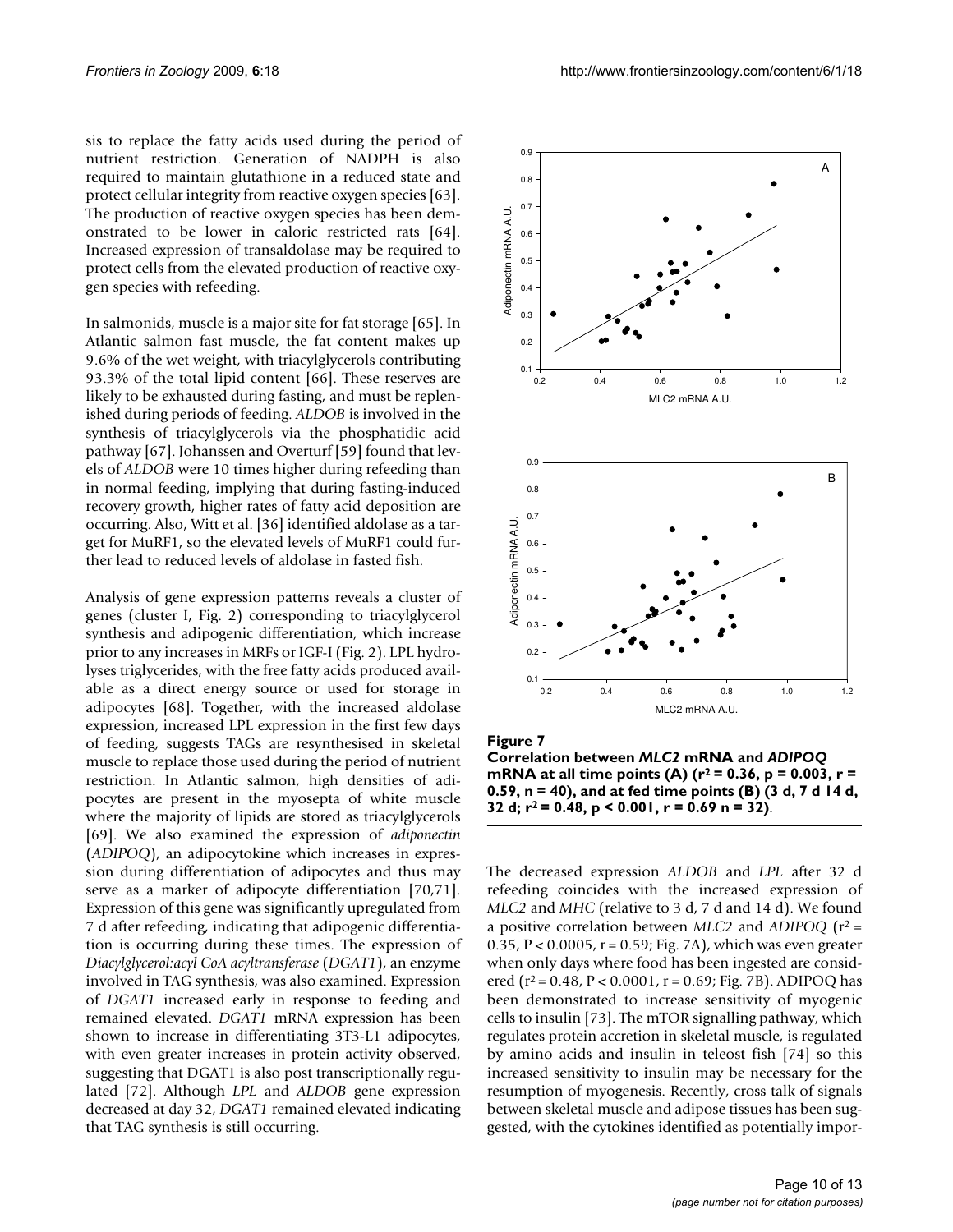tant regulators maintaining the ratio of skeletal muscle to adipose tissue [\[75](#page-12-5)]. Receptors for ADIPOQ have been found to be expressed in zebrafish muscle [\[76](#page-12-6)]. Furthermore, myostatin has been shown to inhibit myogenesis and promote adipogenesis in multipotent mesenchymal cells [[77\]](#page-12-7). Additional experiments in Atlantic salmon are required to determine if crosstalk between adipocytes and skeletal muscle is occurring and if this plays any role in regulating the myogenic program following refeeding.

# **Conclusion**

In conclusion, after a period of fasting, refeeding Atlantic salmon results in changes in metabolism leading to the replacement of lost energy reserves through increased fatty acid deposition and replacement of myofibrillar proteins. Increased myofibrillar protein deposition likely occurs through the down-regulation of *MuRF1* and *MAFbx* leading to decreased protein degradation and increased translation respectively. Both the replacement of myofibrillar proteins and activation of the adipogenic program precede an increase in transcripts for myofibrillar proteins and myogenic regulatory factors. For an animal which is adapted to long periods of food deprivation, such as Atlantic salmon, achieving a state where energy reserves have been replenished, before metabolic energy is directed towards production of new muscle fibres, could be a necessary strategy for long term survival.

# **Competing interests**

The authors declare that they have no competing interests.

# **Authors' contributions**

NB performed the experimental work and wrote the first draft of the manuscript. RT was responsible for fish maintenance. IJ contributed to study design and writing of the manuscript. All authors read and approved the final manuscript

# **Acknowledgements**

All *S. salar* samples were provided by EWOS Innovation. This work was supported by a grant from the Biotechnology and Biological Research Council grant (BB/D015391/1), and grants from the Norwegian Research Council (174557 FUGE and 174222 HAVBRUK) to EWOS Innovation. The authors thank Dr Jorge Fernandes for EF1alpha, RNA pol II and β actin primers, and Dr Daniel MacQueen for MLC2 and myoD1a primers and standards.

#### **References**

- <span id="page-10-0"></span>Jonsson N, Jonsson B, Hansen LP: Changes in proximate compo**sition and estimates of energetic costs during upstream migration and spawning in Atlantic salmon, Salmo salar.** *J Anim Ecol* 1997, **66:**425-436.
- <span id="page-10-1"></span>2. Brett JR: **Production energetic of poulations of sockeye salmon, Oncorhynchus nerka.** *Can J Zool* 1986, **64:**555-564.
- <span id="page-10-2"></span>Jones JW: The salmon. London: Collins; 1959.
- <span id="page-10-3"></span>4. Kadri S, Metcalfe NB, Huntingford FA, Thorpe JE: **What Controls the Onset of Anorexia in Maturing Adult Female Atlantic Salmon.** *Funct Ecol* 1995, **9(5):**790-797.
- <span id="page-10-4"></span>5. Semenchencko NN: **Assessment of energy expenditure during spawning by male sockeye salmon,** *Oncorhynchus nerka***, at various sex ratios in the spawning ground.** *J Ichthyol* 1986, **26(1):**89-97.
- 6. Jonsson N, Jonsson B, Hansen LP: **Energetic Cost of Spawning in Male and Female Atlantic Salmon (Salmo-Salar L).** *J Fish Biol* 1991, **39(5):**739-744.
- 7. Hendry AP, Berg OK, Quinn TP: **Breeding location choice in salmon: causes (habitat, competition, body size, energy stores) and consequences (life span, energy stores).** *Oikos* **93:**407-418.
- <span id="page-10-5"></span>8. McVeigh BR, Healey MC, Wolfe F: **Energy expenditures during spawning by chum salmon Oncorhynchus keta (Walbaum) in British Columbia.** *J Fish Biol* 2007, **71(6):**1696-1713.
- <span id="page-10-6"></span>9. Bardonnet A, Bagliniere JL: **Freshwater habitat of Atlantic salmon (Salmo salar).** *Can J Fish Aqua Sci* 2000, **57(2):**497-506.
- <span id="page-10-7"></span>10. Talbot C, Preston T, East BW: **Body-Composition of Atlantic Salmon (Salmo-Salar L) Studied by Neutron-Activation Analysis.** *Comp Biochem Physiol A Physiol* 1986, **85(3):**445-450.
- <span id="page-10-8"></span>11. Valdimarsson SK, Metcalfe NB, Thorpe JE, Huntingford FA: **[Seasonal](http://www.ncbi.nlm.nih.gov/entrez/query.fcgi?cmd=Retrieve&db=PubMed&dopt=Abstract&list_uids=9521797) [changes in sheltering: effect of light and temperature on diel](http://www.ncbi.nlm.nih.gov/entrez/query.fcgi?cmd=Retrieve&db=PubMed&dopt=Abstract&list_uids=9521797) [activity in juvenile salmon.](http://www.ncbi.nlm.nih.gov/entrez/query.fcgi?cmd=Retrieve&db=PubMed&dopt=Abstract&list_uids=9521797)** *Anim Behav* 1997, **54:**1405-1412.
- <span id="page-10-9"></span>12. Egglishaw HJ, Shackley PE: **Growth, Survival and Production of Juvenile Salmon and Trout in a Scottish Stream, 196675.** *J Fish Biol* 1977, **11(6):**647-672.
- 13. Gardiner WR, Geddes P: **The Influence of Body-Composition on the Survival of Juvenile Salmon.** *Hydrobiologia* 1980, **69(12):**67-72.
- <span id="page-10-10"></span>14. Rowe DK, Thorpe JE, Shanks AM: **Role of Fat Stores in the Maturation of Male Atlantic Salmon (Salmo-Salar) Parr.** *Can J Fish Aqua Sci* 1991, **48(3):**405-413.
- <span id="page-10-11"></span>15. Binner M, Kloas W, Hardewig I: **[Energy allocation in juvenile](http://www.ncbi.nlm.nih.gov/entrez/query.fcgi?cmd=Retrieve&db=PubMed&dopt=Abstract&list_uids=18649028) [roach and burbot under different temperature and feeding](http://www.ncbi.nlm.nih.gov/entrez/query.fcgi?cmd=Retrieve&db=PubMed&dopt=Abstract&list_uids=18649028) [regimes.](http://www.ncbi.nlm.nih.gov/entrez/query.fcgi?cmd=Retrieve&db=PubMed&dopt=Abstract&list_uids=18649028)** *Fish Physiol Biochem* 2008, **34(2):**103-116.
- <span id="page-10-12"></span>16. Houlihan DF, Waring CP, Mathers E, Gray C: **protein-synthesis and oxygen-consumption of the shore crab Carcinus-Maenas after a meal.** *Physiol Zool* 1990, **63(4):**735-756.
- <span id="page-10-13"></span>17. Peragon J, Barroso JB, Garcia-Salguero L, Aranda F, de la Higuera M, Lupianez JA: **[Selective changes in the protein-turnover rates](http://www.ncbi.nlm.nih.gov/entrez/query.fcgi?cmd=Retrieve&db=PubMed&dopt=Abstract&list_uids=10630616) [and nature of growth induced in trout liver by long-term](http://www.ncbi.nlm.nih.gov/entrez/query.fcgi?cmd=Retrieve&db=PubMed&dopt=Abstract&list_uids=10630616) [starvation followed by re-feeding.](http://www.ncbi.nlm.nih.gov/entrez/query.fcgi?cmd=Retrieve&db=PubMed&dopt=Abstract&list_uids=10630616)** *Mol Cell Biochem* 1999, **201(12):**1-10.
- <span id="page-10-14"></span>18. Mommsen TP, French CJ, Hochachka PW: **Sites and patterns of protein and amino-acid utilization during the spawning migration of salmon.** *Can J Zool* 1980, **58(10):**1785-1799.
- <span id="page-10-15"></span>19. Moon TW: **Metabolic reserves and enzyme-activities with food-deprivation in immature american eels, Anguilla-Rostrata (Lesueur).** *Can J Zool* 1983, **61(4):**802-811.
- <span id="page-10-16"></span>20. Johnston IA, Davison W, Goldspink G: **Energy-metabolism of carp swimming muscles.** *J Comp Physiol* 1977, **114(2):**203-216.
- <span id="page-10-17"></span>21. Bone Q, Kiceniuk J, Jones DR: **Role of different fiber types in fish myotomes at intermediate swimming speeds.** *Fish Bull* 1978, **76(3):**691-699.
- <span id="page-10-18"></span>22. Johnston IA, Goldspink G: **Some effects of prolonged starvation on metabolism of red and white myotomal muscles of plaice Pleuronectes-Platessa.** *Marine Biology* 1973, **19(4):**348-353.
- <span id="page-10-19"></span>23. Beardall CH, Johnston IA: **[Lysosomal-enzyme activities in mus](http://www.ncbi.nlm.nih.gov/entrez/query.fcgi?cmd=Retrieve&db=PubMed&dopt=Abstract&list_uids=3910436)[cle following starvation and refeeding in the saithe Polla](http://www.ncbi.nlm.nih.gov/entrez/query.fcgi?cmd=Retrieve&db=PubMed&dopt=Abstract&list_uids=3910436)[chius-Virens L.](http://www.ncbi.nlm.nih.gov/entrez/query.fcgi?cmd=Retrieve&db=PubMed&dopt=Abstract&list_uids=3910436)** *Eur J Cell Biol* 1985, **39(1):**112-117.
- <span id="page-10-20"></span>24. Jobling M: **Bioenergetics: feed intake and energy partitioning.** In *Fish Ecophysiology* Edited by: Rankin JC, Jensen FB. Chapman & Hall, London; 1993:1-44.
- <span id="page-10-21"></span>25. Nicieza AG, Metcalfe NB: **Growth compensation in juvenile Atlantic salmon: Responses to depressed temperature and food availability.** *Ecology* 1997, **78(8):**2385-2400.
- <span id="page-10-22"></span>26. Chauvigne F, Gabillard JC, Weil C, Rescan PY: **[Effect of refeeding](http://www.ncbi.nlm.nih.gov/entrez/query.fcgi?cmd=Retrieve&db=PubMed&dopt=Abstract&list_uids=12812767) [on IGFI, IGFII, IGF receptors, FGF2, FGF6, and myostatin](http://www.ncbi.nlm.nih.gov/entrez/query.fcgi?cmd=Retrieve&db=PubMed&dopt=Abstract&list_uids=12812767) [mRNA expression in rainbow trout myotomal muscle.](http://www.ncbi.nlm.nih.gov/entrez/query.fcgi?cmd=Retrieve&db=PubMed&dopt=Abstract&list_uids=12812767)** *Gen Comp Endocrinol* 2003, **132(2):**209-215.
- 27. Gabillard JC, Kamangar BB, Montserrat N: **[Coordinated regula](http://www.ncbi.nlm.nih.gov/entrez/query.fcgi?cmd=Retrieve&db=PubMed&dopt=Abstract&list_uids=17065385)[tion of the GH/IGF system genes during refeeding in rainbow](http://www.ncbi.nlm.nih.gov/entrez/query.fcgi?cmd=Retrieve&db=PubMed&dopt=Abstract&list_uids=17065385) [trout \(Oncorhynchus mykiss\).](http://www.ncbi.nlm.nih.gov/entrez/query.fcgi?cmd=Retrieve&db=PubMed&dopt=Abstract&list_uids=17065385)** *J Endocrinol* 2006, **191(1):**15-24.
- <span id="page-10-23"></span>28. Rescan PY, Montfort J, Ralliere C, Le Cam A, Esquerre D, Hugot K: **[Dynamic gene expression in fish muscle during recovery](http://www.ncbi.nlm.nih.gov/entrez/query.fcgi?cmd=Retrieve&db=PubMed&dopt=Abstract&list_uids=18045468) [growth induced by a fasting-refeeding schedule.](http://www.ncbi.nlm.nih.gov/entrez/query.fcgi?cmd=Retrieve&db=PubMed&dopt=Abstract&list_uids=18045468)** *Bmc Genomics* 2007, **8:**438.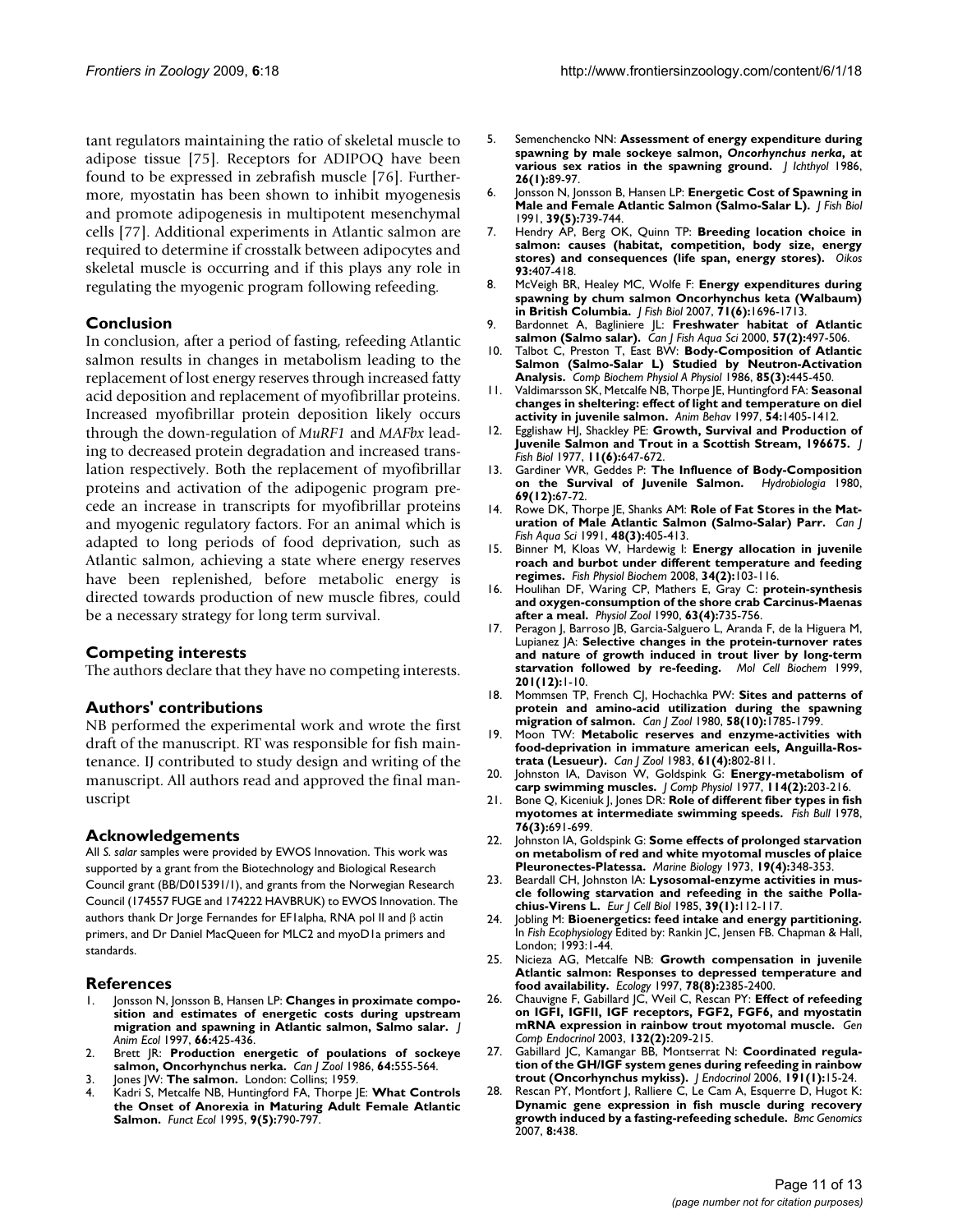- <span id="page-11-0"></span>29. Bower NI, Li XJ, Taylor R, Johnston IA: **[Switching to fast growth:](http://www.ncbi.nlm.nih.gov/entrez/query.fcgi?cmd=Retrieve&db=PubMed&dopt=Abstract&list_uids=19043058) [the insulin-like growth factor \(IGF\) system in skeletal muscle](http://www.ncbi.nlm.nih.gov/entrez/query.fcgi?cmd=Retrieve&db=PubMed&dopt=Abstract&list_uids=19043058) [of Atlantic salmon.](http://www.ncbi.nlm.nih.gov/entrez/query.fcgi?cmd=Retrieve&db=PubMed&dopt=Abstract&list_uids=19043058)** *J Exp Biol* 2008, **211(24):**3859-3870.
- <span id="page-11-1"></span>30. Montserrat N, Gabillard JC, Capilla E, Navarro MI, Gutierrez J: **[Role](http://www.ncbi.nlm.nih.gov/entrez/query.fcgi?cmd=Retrieve&db=PubMed&dopt=Abstract&list_uids=17196198) [of insulin, insulin-like growth factors, and muscle regulatory](http://www.ncbi.nlm.nih.gov/entrez/query.fcgi?cmd=Retrieve&db=PubMed&dopt=Abstract&list_uids=17196198) factors in the compensatory growth of the trout (Oncorhyn[chus mykiss\).](http://www.ncbi.nlm.nih.gov/entrez/query.fcgi?cmd=Retrieve&db=PubMed&dopt=Abstract&list_uids=17196198)** *Gen Comp Endocrinol* 2007, **150(3):**462-472.
- <span id="page-11-2"></span>31. Wood AW, Duan CM, Bern HA: **Insulin-like growth factor signaling in fish.** *Int Rev Cytol a Survey of Cell Biology* 2005, **243:**215-285.
- <span id="page-11-3"></span>32. Inoki K, Li Y, Zhu TQ, Wu J, Guan KL: **[TSC2 is phosphorylated](http://www.ncbi.nlm.nih.gov/entrez/query.fcgi?cmd=Retrieve&db=PubMed&dopt=Abstract&list_uids=12172553) [and inhibited by Akt and suppresses mTOR signalling.](http://www.ncbi.nlm.nih.gov/entrez/query.fcgi?cmd=Retrieve&db=PubMed&dopt=Abstract&list_uids=12172553)** *Nat Cell Biol* 2002, **4(9):**648-657.
- <span id="page-11-4"></span>33. Stitt TN, Drujan D, Clarke BA, Panaro F, Timofeyva Y, Kline WO, Gonzalez M, Yancopoulos GD, Glass DJ: **[The IGF-1/PI3K/Akt](http://www.ncbi.nlm.nih.gov/entrez/query.fcgi?cmd=Retrieve&db=PubMed&dopt=Abstract&list_uids=15125842) [pathway prevents short article expression of muscle atro](http://www.ncbi.nlm.nih.gov/entrez/query.fcgi?cmd=Retrieve&db=PubMed&dopt=Abstract&list_uids=15125842)phy-induced ubiquitin ligases by inhibiting FOXO transcrip[tion factors.](http://www.ncbi.nlm.nih.gov/entrez/query.fcgi?cmd=Retrieve&db=PubMed&dopt=Abstract&list_uids=15125842)** *Mol Cell* 2004, **14(3):**395-403.
- <span id="page-11-5"></span>34. Rommel C, Bodine SC, Clarke BA, Rossman R, Nunez L, Stitt TN, Yancopoulos GD, Glass DJ: **[Mediation of IGF-1-induced skeletal](http://www.ncbi.nlm.nih.gov/entrez/query.fcgi?cmd=Retrieve&db=PubMed&dopt=Abstract&list_uids=11715022) [myotube hypertrophy by PI\(3\)K/Akt/mTOR and PI\(3\)K/Akt/](http://www.ncbi.nlm.nih.gov/entrez/query.fcgi?cmd=Retrieve&db=PubMed&dopt=Abstract&list_uids=11715022) [GSK3 pathways.](http://www.ncbi.nlm.nih.gov/entrez/query.fcgi?cmd=Retrieve&db=PubMed&dopt=Abstract&list_uids=11715022)** *Nat Cell Biol* 2001, **3(11):**1009-1013.
- <span id="page-11-6"></span>35. Bodine SC, Latres E, Baumhueter S, Lai VKM, Nunez L, Clarke BA, Poueymirou WT, Panaro FJ, Na EQ, Dharmarajan K, Pan ZQ, Valenzuela DM, DeChiara TM, Stitt TN, Yancopoulos GD, Glass DJ: **[Iden](http://www.ncbi.nlm.nih.gov/entrez/query.fcgi?cmd=Retrieve&db=PubMed&dopt=Abstract&list_uids=11679633)[tification of ubiquitin ligases required for skeletal muscle](http://www.ncbi.nlm.nih.gov/entrez/query.fcgi?cmd=Retrieve&db=PubMed&dopt=Abstract&list_uids=11679633) [atrophy.](http://www.ncbi.nlm.nih.gov/entrez/query.fcgi?cmd=Retrieve&db=PubMed&dopt=Abstract&list_uids=11679633)** *Science* 2001, **294(5547):**1704-1708.
- <span id="page-11-7"></span>36. Witt SH, Granzier H, Witt CC, Labeit S: **[MURF-1 and MURF-2](http://www.ncbi.nlm.nih.gov/entrez/query.fcgi?cmd=Retrieve&db=PubMed&dopt=Abstract&list_uids=15967462) [target a specific subset of myofibrillar proteins redundantly:](http://www.ncbi.nlm.nih.gov/entrez/query.fcgi?cmd=Retrieve&db=PubMed&dopt=Abstract&list_uids=15967462) Towards understanding MURF-dependent muscle ubiquiti[nation.](http://www.ncbi.nlm.nih.gov/entrez/query.fcgi?cmd=Retrieve&db=PubMed&dopt=Abstract&list_uids=15967462)** *J Mol Biol* 2005, **350(4):**713-722.
- <span id="page-11-8"></span>37. Holz MK, Ballif BA, Gygi SP, Blenis J: **[mTOR and S6K1 mediate](http://www.ncbi.nlm.nih.gov/entrez/query.fcgi?cmd=Retrieve&db=PubMed&dopt=Abstract&list_uids=16286006) [assembly of the translation preinitiation complex through](http://www.ncbi.nlm.nih.gov/entrez/query.fcgi?cmd=Retrieve&db=PubMed&dopt=Abstract&list_uids=16286006) dynamic protein interchange and ordered phosphorylation [events.](http://www.ncbi.nlm.nih.gov/entrez/query.fcgi?cmd=Retrieve&db=PubMed&dopt=Abstract&list_uids=16286006)** *Cell* 2005, **123(4):**569-580.
- <span id="page-11-9"></span>38. Lagirand-Cantaloube J, Offner N, Csibi A, Leibovitch MP, Batonnet-Pichon S, Tintignac LA, Segura CT, Leibovitch SA: **[The initiation](http://www.ncbi.nlm.nih.gov/entrez/query.fcgi?cmd=Retrieve&db=PubMed&dopt=Abstract&list_uids=18354498) [factor eIF3-f is a major target for Atrogin1/MAFbx function](http://www.ncbi.nlm.nih.gov/entrez/query.fcgi?cmd=Retrieve&db=PubMed&dopt=Abstract&list_uids=18354498) [in skeletal muscle atrophy.](http://www.ncbi.nlm.nih.gov/entrez/query.fcgi?cmd=Retrieve&db=PubMed&dopt=Abstract&list_uids=18354498)** *EMBO J* 2008, **27(8):**1266-1276.
- <span id="page-11-10"></span>39. Hirner S, Krohnelt C, Schuster A, Hoffmann S, Witt S, Erber R, Sticht C, Gasch A, Labeit S, Labeit D: **[MuRF1-dependent regulation of](http://www.ncbi.nlm.nih.gov/entrez/query.fcgi?cmd=Retrieve&db=PubMed&dopt=Abstract&list_uids=18468620) [systemic carbohydrate metabolism as revealed from trans](http://www.ncbi.nlm.nih.gov/entrez/query.fcgi?cmd=Retrieve&db=PubMed&dopt=Abstract&list_uids=18468620)[genic mouse studies.](http://www.ncbi.nlm.nih.gov/entrez/query.fcgi?cmd=Retrieve&db=PubMed&dopt=Abstract&list_uids=18468620)** *J Mol Biol* 2008, **379(4):**666-677.
- <span id="page-11-11"></span>40. Tintignac LA, Lagirand J, Batonnet S, Sirri V, Leibovitch MP, Leibovitch SA: **[Degradation of MyoD mediated by the SCF \(MAFbx\)](http://www.ncbi.nlm.nih.gov/entrez/query.fcgi?cmd=Retrieve&db=PubMed&dopt=Abstract&list_uids=15531760) [ubiquitin ligase.](http://www.ncbi.nlm.nih.gov/entrez/query.fcgi?cmd=Retrieve&db=PubMed&dopt=Abstract&list_uids=15531760)** *J Biol Chem* 2005, **280(4):**2847-2856.
- <span id="page-11-12"></span>41. Bustin SA, Benes V, Garson JA, Hellemans J, Huggett J, Kubista M, Mueller R, Nolan T, Pfaffl MW, Shipley GL, Vandesompele J, Wittwer CT: **[The MIQE Guidelines: Minimum Information for Publi](http://www.ncbi.nlm.nih.gov/entrez/query.fcgi?cmd=Retrieve&db=PubMed&dopt=Abstract&list_uids=19246619)[cation of Quantitative Real-Time PCR Experiments.](http://www.ncbi.nlm.nih.gov/entrez/query.fcgi?cmd=Retrieve&db=PubMed&dopt=Abstract&list_uids=19246619)** *Clin Chem* 2009, **55(4):**611-622.
- <span id="page-11-13"></span>42. Kleveland EJ, Ruyter B, Vegusdal A, Sundvold H, Berge RK, Gjoen T: **[Effects of 3-thia fatty acids on expression of some lipid](http://www.ncbi.nlm.nih.gov/entrez/query.fcgi?cmd=Retrieve&db=PubMed&dopt=Abstract&list_uids=16971150) [related genes in Atlantic salmon \(Salmo salar L.](http://www.ncbi.nlm.nih.gov/entrez/query.fcgi?cmd=Retrieve&db=PubMed&dopt=Abstract&list_uids=16971150)** *Comp Biochem Physiol B Biochem Mol Biol* 2006, **145(2):**239-248.
- <span id="page-11-14"></span>Vandesompele J, De Preter K, Pattyn F, Poppe B, Van Roy N, De Paepe A, Speleman F: **[Accurate normalization of real-time](http://www.ncbi.nlm.nih.gov/entrez/query.fcgi?cmd=Retrieve&db=PubMed&dopt=Abstract&list_uids=12184808) [quantitative RT-PCR data by geometric averaging of multi](http://www.ncbi.nlm.nih.gov/entrez/query.fcgi?cmd=Retrieve&db=PubMed&dopt=Abstract&list_uids=12184808)[ple internal control genes.](http://www.ncbi.nlm.nih.gov/entrez/query.fcgi?cmd=Retrieve&db=PubMed&dopt=Abstract&list_uids=12184808)** *Genome Biol* 2002, **3(7):**RESEARCH0034.
- <span id="page-11-15"></span>44. de Hoon MJL, Imoto S, Nolan J, Miyano S: **[Open source clustering](http://www.ncbi.nlm.nih.gov/entrez/query.fcgi?cmd=Retrieve&db=PubMed&dopt=Abstract&list_uids=14871861) [software.](http://www.ncbi.nlm.nih.gov/entrez/query.fcgi?cmd=Retrieve&db=PubMed&dopt=Abstract&list_uids=14871861)** *Bioinformatics* 2004, **20(9):**1453-1454.
- <span id="page-11-16"></span>45. Molkentin JD, Olson EN: **Defining the regulatory networks for muscle development.** *Current Opinion in Genetics & Development* 1996, **6(4):**445-453.
- <span id="page-11-17"></span>46. Macqueen DJ, Robb D, Johnston IA: **[Temperature influences the](http://www.ncbi.nlm.nih.gov/entrez/query.fcgi?cmd=Retrieve&db=PubMed&dopt=Abstract&list_uids=17690225) [coordinated expression of myogenic regulatory factors dur](http://www.ncbi.nlm.nih.gov/entrez/query.fcgi?cmd=Retrieve&db=PubMed&dopt=Abstract&list_uids=17690225)ing embryonic myogenesis in Atlantic salmon (Salmo salar L.** *J Exp Biol* 2007, **210:**2781-2794.
- <span id="page-11-18"></span>47. Macqueen DJ, Johnston IA: **[A novel salmonid myoD gene is dis](http://www.ncbi.nlm.nih.gov/entrez/query.fcgi?cmd=Retrieve&db=PubMed&dopt=Abstract&list_uids=16930594)[tinctly regulated during development and probably arose by](http://www.ncbi.nlm.nih.gov/entrez/query.fcgi?cmd=Retrieve&db=PubMed&dopt=Abstract&list_uids=16930594) [duplication after the genome tetraploidization.](http://www.ncbi.nlm.nih.gov/entrez/query.fcgi?cmd=Retrieve&db=PubMed&dopt=Abstract&list_uids=16930594)** *FEBS Lett* 2006, **580(21):**4996-5002.
- <span id="page-11-19"></span>Berkes CA, Tapscott SJ: MyoD and the transcriptional control **of myogenesis.** *Seminars in Cell & Developmental Biology* 2005, **16(45):**585-595.
- <span id="page-11-20"></span>49. Johnston IA, Manthri S, Alderson R, Smart A, Campbell P, Nickell D, Robertson B, Paxton CGM, Burt ML: **[Freshwater environment](http://www.ncbi.nlm.nih.gov/entrez/query.fcgi?cmd=Retrieve&db=PubMed&dopt=Abstract&list_uids=12624169) [affects growth rate and muscle fibre recruitment in seawa](http://www.ncbi.nlm.nih.gov/entrez/query.fcgi?cmd=Retrieve&db=PubMed&dopt=Abstract&list_uids=12624169)[ter stages of Atlantic salmon \(Salmo salar L.](http://www.ncbi.nlm.nih.gov/entrez/query.fcgi?cmd=Retrieve&db=PubMed&dopt=Abstract&list_uids=12624169)** *J Exp Biol* 2003, **206(8):**1337-1351.
- <span id="page-11-21"></span>50. Mommsen TP: **Paradigms of growth in fish.** *Comparative Biochemistry and Physiology B-Biochemistry & Molecular Biology* 2001, **129(23):**207-219.
- <span id="page-11-22"></span>51. Koyama S, Hata S, Witt CC, Ono Y, Lerche S, Ojima K, Chiba T, Doi N, Kitamura F, Tanaka K, Abe K, Witt SH, Rybin V, Gasch A, Franz T, Labeit S, Sorimachi H: **[Muscle RING-finger protein-1 \(MuRF1\)](http://www.ncbi.nlm.nih.gov/entrez/query.fcgi?cmd=Retrieve&db=PubMed&dopt=Abstract&list_uids=18222470) [as a connector of muscle energy metabolism and protein](http://www.ncbi.nlm.nih.gov/entrez/query.fcgi?cmd=Retrieve&db=PubMed&dopt=Abstract&list_uids=18222470) [synthesis.](http://www.ncbi.nlm.nih.gov/entrez/query.fcgi?cmd=Retrieve&db=PubMed&dopt=Abstract&list_uids=18222470)** *J Mol Biol* 2008, **376(5):**1224-1236.
- <span id="page-11-23"></span>52. Kedar V, McDonough H, Arya R, Li HH, Rockman HA, Patterson C: **[Muscle-specific RING finger 1 is a bona fide ubiquitin ligase](http://www.ncbi.nlm.nih.gov/entrez/query.fcgi?cmd=Retrieve&db=PubMed&dopt=Abstract&list_uids=15601779) [that degrades cardiac troponin I.](http://www.ncbi.nlm.nih.gov/entrez/query.fcgi?cmd=Retrieve&db=PubMed&dopt=Abstract&list_uids=15601779)** *Proc Natl Acad Sci USA* 2004, **101(52):**18135-18140.
- <span id="page-11-24"></span>Glass DJ: [Skeletal muscle hypertrophy and atrophy signaling](http://www.ncbi.nlm.nih.gov/entrez/query.fcgi?cmd=Retrieve&db=PubMed&dopt=Abstract&list_uids=16087388) **[pathways.](http://www.ncbi.nlm.nih.gov/entrez/query.fcgi?cmd=Retrieve&db=PubMed&dopt=Abstract&list_uids=16087388)** *Int J Biochem Cell Biol* 2005, **37(10):**1974-1984.
- <span id="page-11-25"></span>54. Clarke BA, Drujan D, Willis MS, Murphy LO, Corpina RA, Burova E, Rakhilin SV, Stitt TN, Patterson C, Latres E, Glass DJ: **[The E3 ligase](http://www.ncbi.nlm.nih.gov/entrez/query.fcgi?cmd=Retrieve&db=PubMed&dopt=Abstract&list_uids=17983583) [MuRF1 degrades myosin heavy chain protein in dexametha](http://www.ncbi.nlm.nih.gov/entrez/query.fcgi?cmd=Retrieve&db=PubMed&dopt=Abstract&list_uids=17983583)[sone-treated skeletal muscle.](http://www.ncbi.nlm.nih.gov/entrez/query.fcgi?cmd=Retrieve&db=PubMed&dopt=Abstract&list_uids=17983583)** *Cell Metab* 2007, **6:**376-385.
- <span id="page-11-26"></span>55. Daniel PB, Walker WH, Habener JF: **[Cyclic AMP signaling and](http://www.ncbi.nlm.nih.gov/entrez/query.fcgi?cmd=Retrieve&db=PubMed&dopt=Abstract&list_uids=9706229) [gene regulation.](http://www.ncbi.nlm.nih.gov/entrez/query.fcgi?cmd=Retrieve&db=PubMed&dopt=Abstract&list_uids=9706229)** *Annu Rev Nutr* 1998, **18:**353-383.
- <span id="page-11-27"></span>56. Herzig S, Long FX, Jhala US, Hedrick S, Quinn R, Bauer A, Rudolph D, Schutz G, Yoon C, Puigserver P, Spiegelman B, Montminy M: **[CREB](http://www.ncbi.nlm.nih.gov/entrez/query.fcgi?cmd=Retrieve&db=PubMed&dopt=Abstract&list_uids=11557984) [regulates hepatic gluconeogenesis through the coactivator](http://www.ncbi.nlm.nih.gov/entrez/query.fcgi?cmd=Retrieve&db=PubMed&dopt=Abstract&list_uids=11557984) [PGC-1.](http://www.ncbi.nlm.nih.gov/entrez/query.fcgi?cmd=Retrieve&db=PubMed&dopt=Abstract&list_uids=11557984)** *Nature* 2001, **413(6852):**179-183.
- <span id="page-11-28"></span>57. Meyer TE, Waeber G, Lin J, Beckmann W, Habener JF: **[The pro](http://www.ncbi.nlm.nih.gov/entrez/query.fcgi?cmd=Retrieve&db=PubMed&dopt=Abstract&list_uids=8381074)moter of the gene encoding 3',5'-cyclic adenosine-mono[phosphate \(camp\) response element binding-protein](http://www.ncbi.nlm.nih.gov/entrez/query.fcgi?cmd=Retrieve&db=PubMed&dopt=Abstract&list_uids=8381074) contains camp response elements evidence for positive [autoregulation of gene-transcription.](http://www.ncbi.nlm.nih.gov/entrez/query.fcgi?cmd=Retrieve&db=PubMed&dopt=Abstract&list_uids=8381074)** *Endocrinology* 1993, **132(2):**770-780.
- <span id="page-11-29"></span>58. Yamada E, Noguchi T: **[Regulation of pyruvate kinase M gene](http://www.ncbi.nlm.nih.gov/entrez/query.fcgi?cmd=Retrieve&db=PubMed&dopt=Abstract&list_uids=10079172) [expression.](http://www.ncbi.nlm.nih.gov/entrez/query.fcgi?cmd=Retrieve&db=PubMed&dopt=Abstract&list_uids=10079172)** *Biochem Biophys Res Commun* 1999, **256(2):**257-262.
- <span id="page-11-30"></span>59. Johansen KA, Overturf K: **[Alterations in expression of genes](http://www.ncbi.nlm.nih.gov/entrez/query.fcgi?cmd=Retrieve&db=PubMed&dopt=Abstract&list_uids=16545592) [associated with muscle metabolism and growth during nutri](http://www.ncbi.nlm.nih.gov/entrez/query.fcgi?cmd=Retrieve&db=PubMed&dopt=Abstract&list_uids=16545592)[tional restriction and refeeding in rainbow trout.](http://www.ncbi.nlm.nih.gov/entrez/query.fcgi?cmd=Retrieve&db=PubMed&dopt=Abstract&list_uids=16545592)** *Comp Biochem Physiol B Biochem Mol Biol* 2006, **144(1):**119-127.
- <span id="page-11-31"></span>60. Bouche C, Serdy S, Kahn CR, Goldfine AB: **[The cellular fate of glu](http://www.ncbi.nlm.nih.gov/entrez/query.fcgi?cmd=Retrieve&db=PubMed&dopt=Abstract&list_uids=15466941)[cose and its relevance in type 2 diabetes.](http://www.ncbi.nlm.nih.gov/entrez/query.fcgi?cmd=Retrieve&db=PubMed&dopt=Abstract&list_uids=15466941)** *Endocr Rev* 2004, **25(5):**807-830.
- <span id="page-11-32"></span>61. Patel MS, Jomainba M, Ballard FJ, Hanson RW: **[Pathway of carbon](http://www.ncbi.nlm.nih.gov/entrez/query.fcgi?cmd=Retrieve&db=PubMed&dopt=Abstract&list_uids=4396562) [flow during fatty acid synthesis from lactate and pyruvate in](http://www.ncbi.nlm.nih.gov/entrez/query.fcgi?cmd=Retrieve&db=PubMed&dopt=Abstract&list_uids=4396562) [rat adipose tissue.](http://www.ncbi.nlm.nih.gov/entrez/query.fcgi?cmd=Retrieve&db=PubMed&dopt=Abstract&list_uids=4396562)** *J Lipid Res* 1971, **12(2):**179-191.
- <span id="page-11-33"></span>62. Boss GR, Pilz RB: **[Phosphoribosylpyrophosphate synthesis](http://www.ncbi.nlm.nih.gov/entrez/query.fcgi?cmd=Retrieve&db=PubMed&dopt=Abstract&list_uids=2581946) [from glucose decreases during amino-acid starvation of](http://www.ncbi.nlm.nih.gov/entrez/query.fcgi?cmd=Retrieve&db=PubMed&dopt=Abstract&list_uids=2581946) [human-lymphoblasts.](http://www.ncbi.nlm.nih.gov/entrez/query.fcgi?cmd=Retrieve&db=PubMed&dopt=Abstract&list_uids=2581946)** *J Biol Chem* 1985, **260(10):**6054-6059.
- <span id="page-11-34"></span>63. Banki K, Hutter E, Colombo E, Gonchoroff NJ, Perl A: **[Glutathione](http://www.ncbi.nlm.nih.gov/entrez/query.fcgi?cmd=Retrieve&db=PubMed&dopt=Abstract&list_uids=8955144) [levels and sensitivity to apoptosis are regulated by changes](http://www.ncbi.nlm.nih.gov/entrez/query.fcgi?cmd=Retrieve&db=PubMed&dopt=Abstract&list_uids=8955144) [in transaldolase expression.](http://www.ncbi.nlm.nih.gov/entrez/query.fcgi?cmd=Retrieve&db=PubMed&dopt=Abstract&list_uids=8955144)** *J Biol Chem* 1996, **271(51):**32994-33001.
- <span id="page-11-35"></span>64. Gredilla R, Sanz A, Lopez-Torres M, Barja G: **[Caloric restriction](http://www.ncbi.nlm.nih.gov/entrez/query.fcgi?cmd=Retrieve&db=PubMed&dopt=Abstract&list_uids=11427495) [decreases mitochondrial free radical generation at complex](http://www.ncbi.nlm.nih.gov/entrez/query.fcgi?cmd=Retrieve&db=PubMed&dopt=Abstract&list_uids=11427495) I and lowers oxidative damage to mitochondrial DNA in the [rat heart.](http://www.ncbi.nlm.nih.gov/entrez/query.fcgi?cmd=Retrieve&db=PubMed&dopt=Abstract&list_uids=11427495)** *FASEB J* 2001, **15(7):**1589-1591.
- <span id="page-11-36"></span>65. Polvi SM, Ackman RG: **Atlantic Salmon (Salmo-Salar) muscle lipids and their response to alternative dietary fatty-acid sources.** *J Agric Food Chem* 1992, **40(6):**1001-1007.
- <span id="page-11-37"></span>66. Aursand M, Bleivik B, Rainuzzo JR, Jorgensen L, Mohr V: **Lipid distribution and composition of commercially farmed atlantic salmon (Salmo-Salar).** *Sci Food Agric* 1994, **64(2):**239-248.
- <span id="page-11-38"></span>67. Lehner R, Kuksis A: **[Biosynthesis of triacylglycerols.](http://www.ncbi.nlm.nih.gov/entrez/query.fcgi?cmd=Retrieve&db=PubMed&dopt=Abstract&list_uids=8944226)** *Prog Lipid Res* 1996, **35(2):**169-201.
- <span id="page-11-39"></span>68. Auwerx J, Leroy P, Schoonjans K: **[Lipoprotein-lipase recent con](http://www.ncbi.nlm.nih.gov/entrez/query.fcgi?cmd=Retrieve&db=PubMed&dopt=Abstract&list_uids=1489519)[tributions from molecular-biology.](http://www.ncbi.nlm.nih.gov/entrez/query.fcgi?cmd=Retrieve&db=PubMed&dopt=Abstract&list_uids=1489519)** *Crit Rev Clin Lab Sci* 1992, **29(34):**243-268.
- <span id="page-11-40"></span>69. Nanton DA, Vegusdal A, Rora AMB, Ruyter B, Baeverfjord G, Torstensen BE: **Muscle lipid storage pattern, composition, and adipocyte distribution in different parts of Atlantic salmon (Salmo salar) fed fish oil and vegetable oil.** *Aquaculture* 2007, **265(14):**230-243.